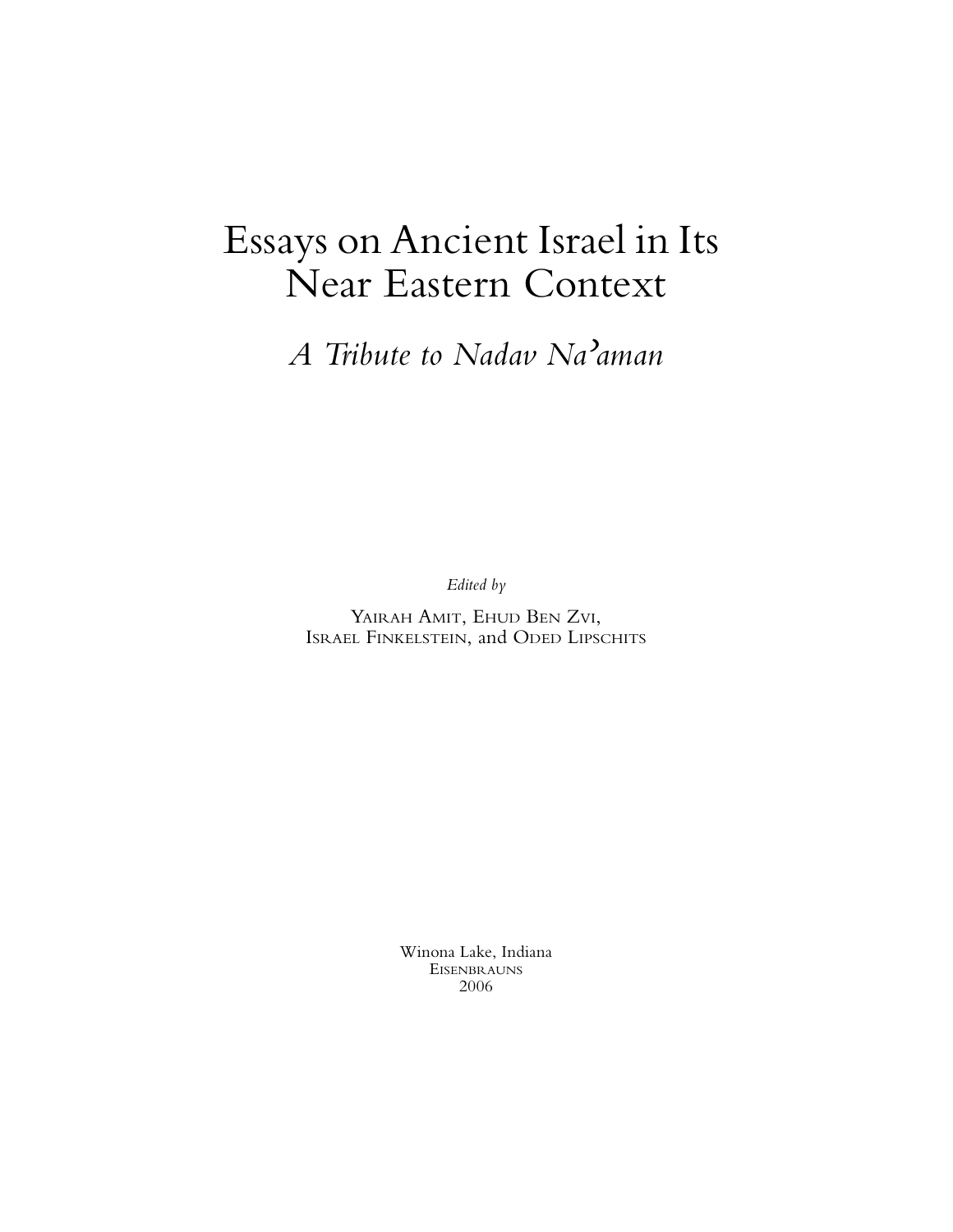$©$  Copyright 2006 by Eisenbrauns. All rights reserved. Printed in the United States of America.

www.eisenbrauns.com



The paper used in this publication meets the minimum requirements of the American National Standard for Information Sciences—Permanence of Paper for Printed Library Materials, ANSI Z39.48-1984. <sup>®™</sup>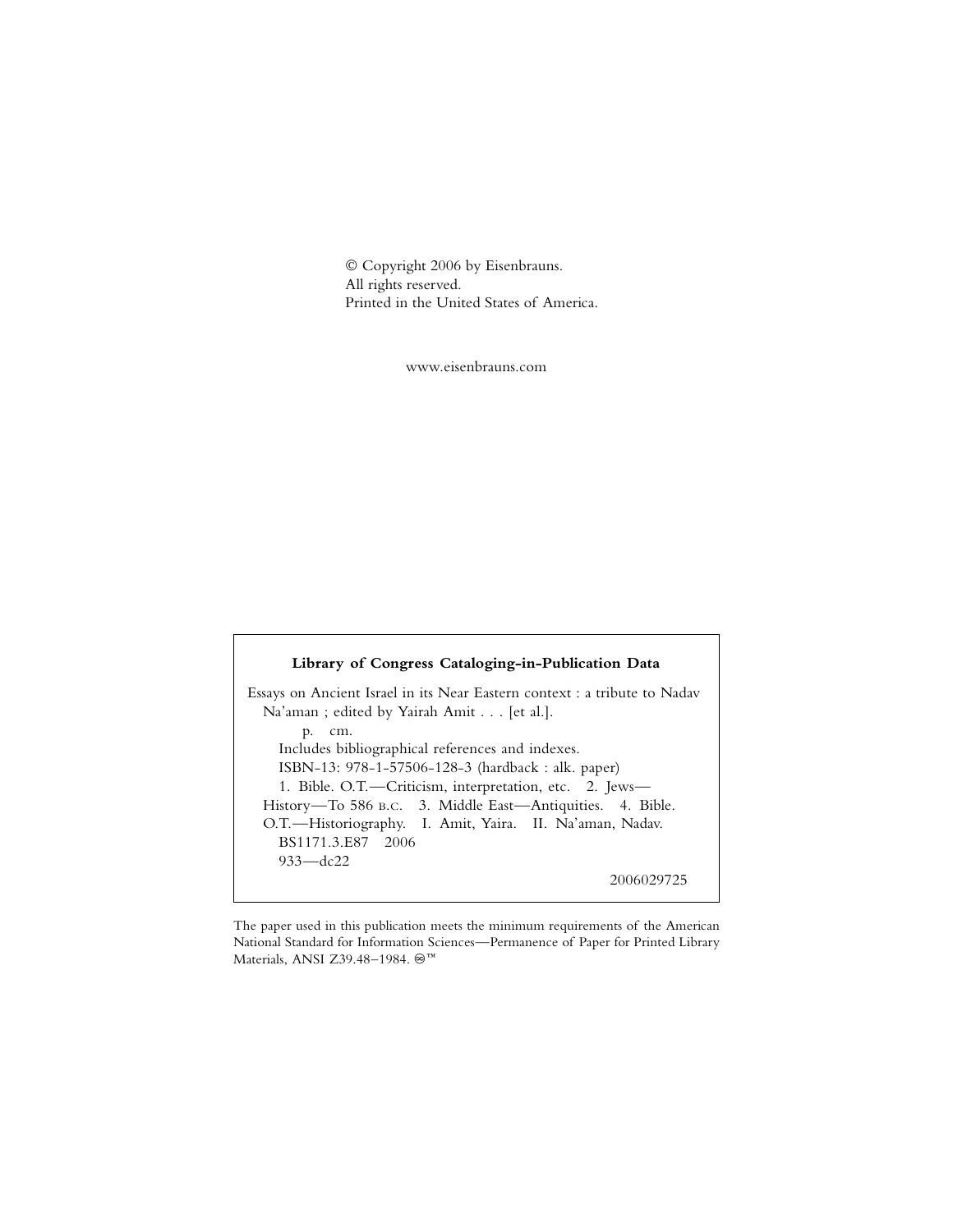

## *Observations on Josiah's Account in Chronicles and Implications for Reconstructing the Worldview of the Chronicler*

Ehud Ben Zvi University of Alberta

Nadav Naªaman oversaw my final undergraduate essay as well as being my MA thesis adviser.<sup>1</sup> My first graduate course was his seminar on Chronicles. I still remember how good and inspiring I found his teaching. There is no doubt in my mind that this seminar and Nadav's tutoring contributed much to my formation as a "budding scholar." They certainly left in me a lifelong interest in the book of Chronicles. It is only fitting, then, that I write on Chronicles in this volume dedicated to him. Moreover, I remember that, at the time, he was working on the period of Josiah. Eventually, he published his outstanding article on Josiah's reign in the journal *Tel Aviv*.2 Thus, I have chosen to deal with a few aspects of the account of Josiah in Chronicles.<sup>3</sup> It is with great pleasure that I offer him this chapter as a humble token of my deep appreciation and longstanding friendship.

The book of Chronicles is above all a didactic (hi)story. Its primary and intended rereaders were supposed to learn, among other things, about Yhwh,

<sup>1.</sup> I would like to stress that, without Nadav's willingness to serve as my supervisor in my final undergraduate essay and his kind support at that time, I doubt very much that I would have been able to continue my studies in this area beyond the undergraduate level. At the time, students from the Open University encountered some problems when they tried to get into graduate programs. I am very thankful that when I had to face this crossroad in my road to my second career, I had the good fortune of meeting Nadav Naªaman.

<sup>2.</sup> N. Naªaman, "The Kingdom of Judah under Josiah," *TA* 18 (1991) 3–71.

<sup>3.</sup> There is a third consideration that led me to choose this topic. Recently it was my turn to teach a seminar on Chronicles and a student of mine decided to write an MA thesis on Josiah in Chronicles (K. A. Ristau, *Reading and Re-Reading Josiah: A Critical Study of Josiah in Chronicles* [MA Thesis, University of Alberta, 2005]). I am sure that, through me, Nadav's spirit and teachings played a role in the intellectual development of this student and in his excellent MA thesis. I am sure that Nadav would be glad to see that the influence of his scholarship and teaching methods goes on, not only through his numerous writings, but also through a continuous chain of students, united by a living thread of scholarship that constantly develops into new forms, shapes, colors, and shades of colors.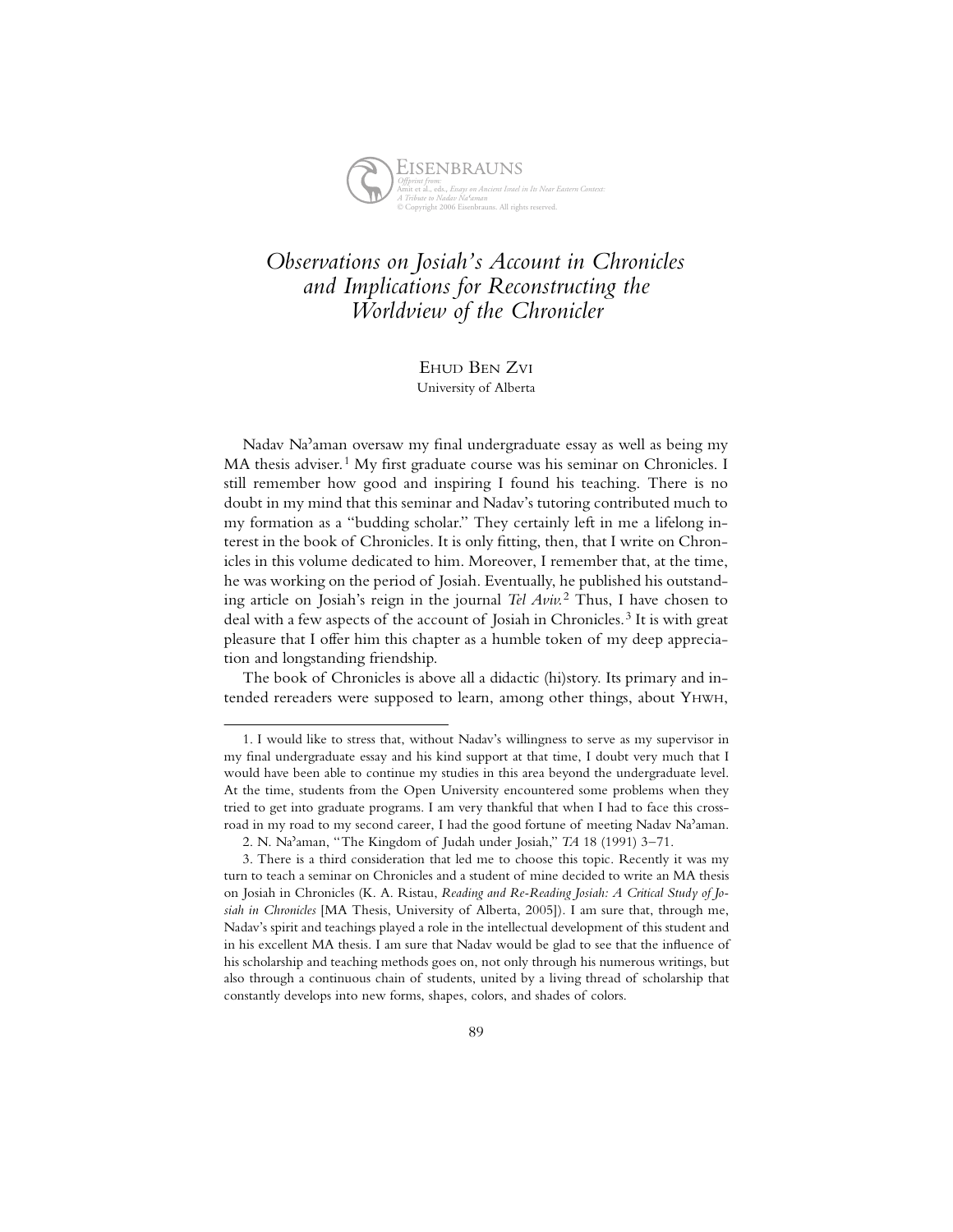the relationship between Yhwh and Israel, the demands and expectations associated with this relationship (including their being Israel, that is, a manifestation of a theological, transgenerational, transtemporal entity), their own story about themselves and their past in the light of this relationship, and aspects of what the implied author of the book (that is, the Chronicler<sup>4</sup>) considered to be a proper worldview(s).

It cannot be emphasized enough that studies in Chronicles must clearly distinguish between the messages conveyed by a particular account, or portion thereof, and the messages conveyed by the book as a whole. The former are only strands in the dense tapestry of the latter. In other words, the messages of the whole evolved as the intended and primary rereaders (hereafter, "target readers") moved beyond the level of individual accounts (or sections thereof ) and evaluated and reinterpreted their particular messages in a way that was strongly informed by the messages of other accounts. As a result, they developed a more integrated and integrating, sophisticated understanding of the theological positions shaped in and communicated by the book of Chronicles as a whole. It is this understanding that the target rereaders were supposed to associate with the Chronicler. Certainly, these considerations do not devalue the role that a careful study of the messages of particular accounts, or sections thereof, must play in research or played in the world of the target rereaders. On the contrary, meticulous analyses of each of these accounts and their messages become even more necessary, even if they lead "only" to individual strands in a large tapestry, because this tapestry was created by interweaving these threads and strands. The more one understands the literary and theological sophistication of the book of Chronicles, the more one must pay careful attention to nuances, literary topoi, allusions, and references to other sections in the book that are present in each individual account. Likewise, the more one understands the literary and theological sophistication of Chronicles, the more one has to pay careful attention to the world of knowledge of the target rereaderships and the manner in which it affects the messages that these rereaderships abstract and shape out of the book as a whole.

<sup>4.</sup> By *Chronicler* I mean the implied author of the book of Chronicles as a whole and as it was constructed by the primary and intended rereaderships within which and for which the book was composed. I make no distinction in this essay between the terms *ideological* and *theological* as they apply to worldviews held by the Chronicler, as the latter was understood by the ancient Israelite literati for whom the book of Chronicles was written and who were its primary rereaders. By using the term "rereaders" (and "rereaderships"), I am emphasizing that most readings of the book or sections in it were in fact "rereadings." As has been well established, the process of reading a text for the first time is different from the process of rereading the same text again and again.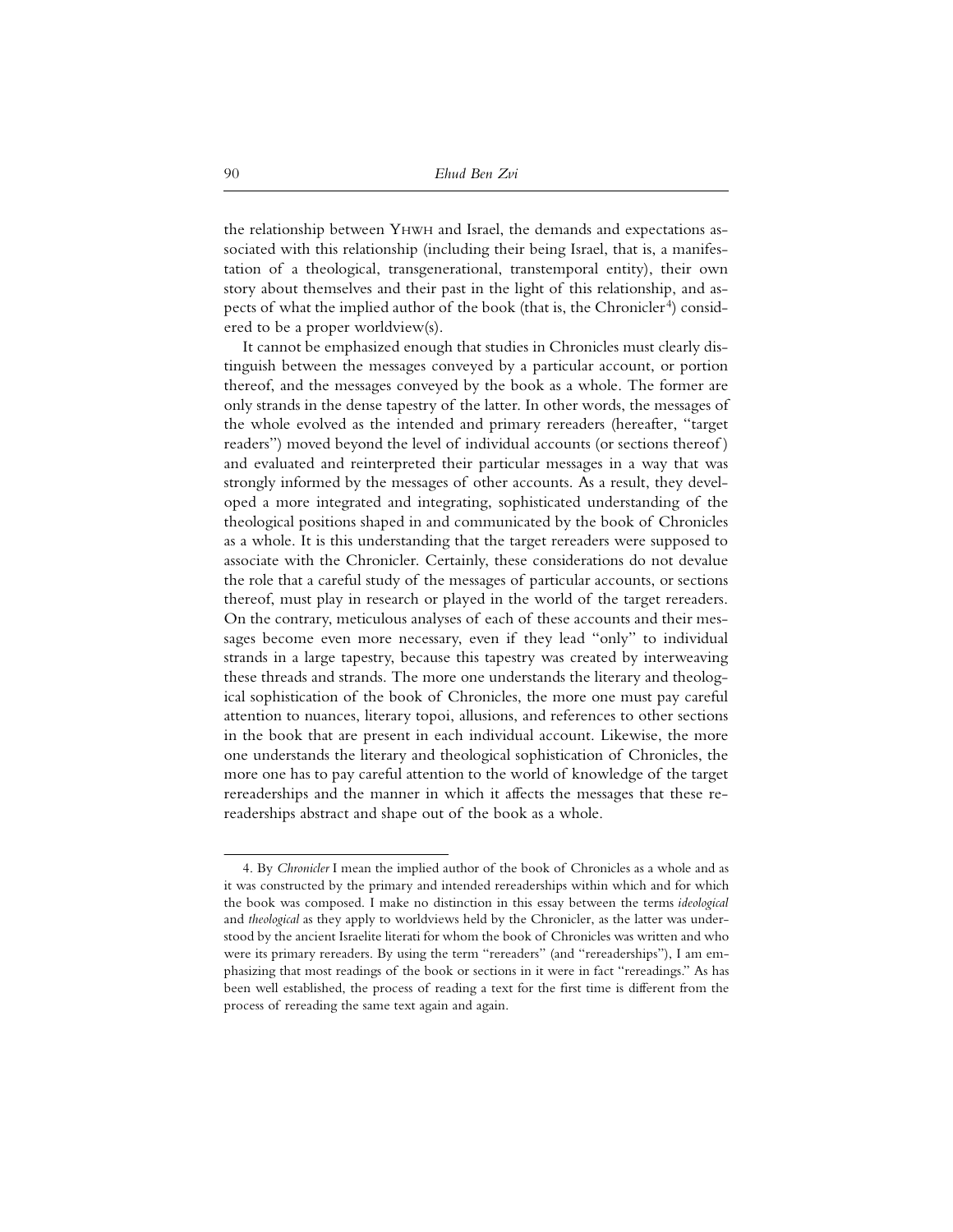Keeping these considerations in mind, I am focusing on a few aspects of the

account of Josiah's reign in Chronicles<sup>5</sup> (only a monograph could do full justice to the wide range of issues related to this account).6 To be sure, much has been written about the historicity, or lack thereof, of Josiah's reform, about whether the narrative about this reform in the book of Kings is more or less historically accurate (in modern, Western terms) than that of Chronicles, or vice versa,<sup>7</sup> and about narrative subunits in the account (for example, the description of the Passover). Although I am interested in these questions and have contributed to some of these debates, I am focusing in this essay on the theological messages that the target rereaders of Chronicles were likely to abstract and learn through their reading and rereading of the Josiah narrative. I am especially interested in matters of (constructed) historical causality; the centrality and provisional nature of the temple; the obligations of Israel's leaders and Israel as a whole; human responsibility for the destruction of monarchic Judah, Jerusalem, and the temple; cumulative guilt; and divine testing. In other words, this essay deals with theological and historiographical aspects of worldviews that appear in Chronicles, as shaped and communicated by the Chronicler to the target rereaders.8 I am not speaking to the historical King Josiah but to the character that the target rereaders of Chronicles in the Achaemenid period imagined as they read and reread the book. This Josiah, of course, must be distinguished clearly from the historical king. This essay is historical, however, in the sense that I attempt to reconstruct elements of the assumed intellectual, theological discussions among the elite(s) in Persian period Yehud, most likely in Jerusalem.

<sup>5.</sup> I must stress, however, that this is a study of some aspects of the account of Josiah in *Chronicles*. Consequently, I deal with both the so-called parallel and the "unparallel" texts in Chronicles. The readers of the book were asked to read it as a whole. Since the target rereaderships were not asked to skip the "parallel" sections, analyses of their reading of the text cannot do so. I discussed these matters elsewhere at some length; see "The Book of Chronicles: Another Look," *SR* 31 (2002) 261–81; reprinted in my *History, Literature and Theology in the Book of Chronicles* (London: Equinox, forthcoming).

<sup>6.</sup> But see L. C. Jonker, *Reflections of King Josiah in Chronicles: Late Stages of the Josiah Reception in 2 Chr 34f.* (Textpragmatische Studien zur Hebräischen Bibel 2; Gütersloh: Gütersloher Verlaghaus, 2003), which in fact deals only with *some* aspects of the account.

<sup>7.</sup> For a recent discussion on the first issue, see the recent volume of the European Seminar of Historical Methodology on the matter (L. L. Grabbe, ed., *Good Kings and Bad Kings: The Kingdom of Judah in the Seventh Century* ( JSOTSup/LHBOTS 393; ESHM 5; London: T. & T. Clark, 2005). For a good survey on the second issue, see D. A. Glatt-Gilad, "The Role of Huldah's Prophecy in the Chronicler's Portrayal of Josiah's Reform," *Bib* 77 (1996) 16–31, esp. pp. 16–20.

<sup>8.</sup> In addition, I advance a few observations about the differences, or lack thereof, between Chronicles and Kings on some of these matters as suggested by their respective accounts of the reign of Josiah.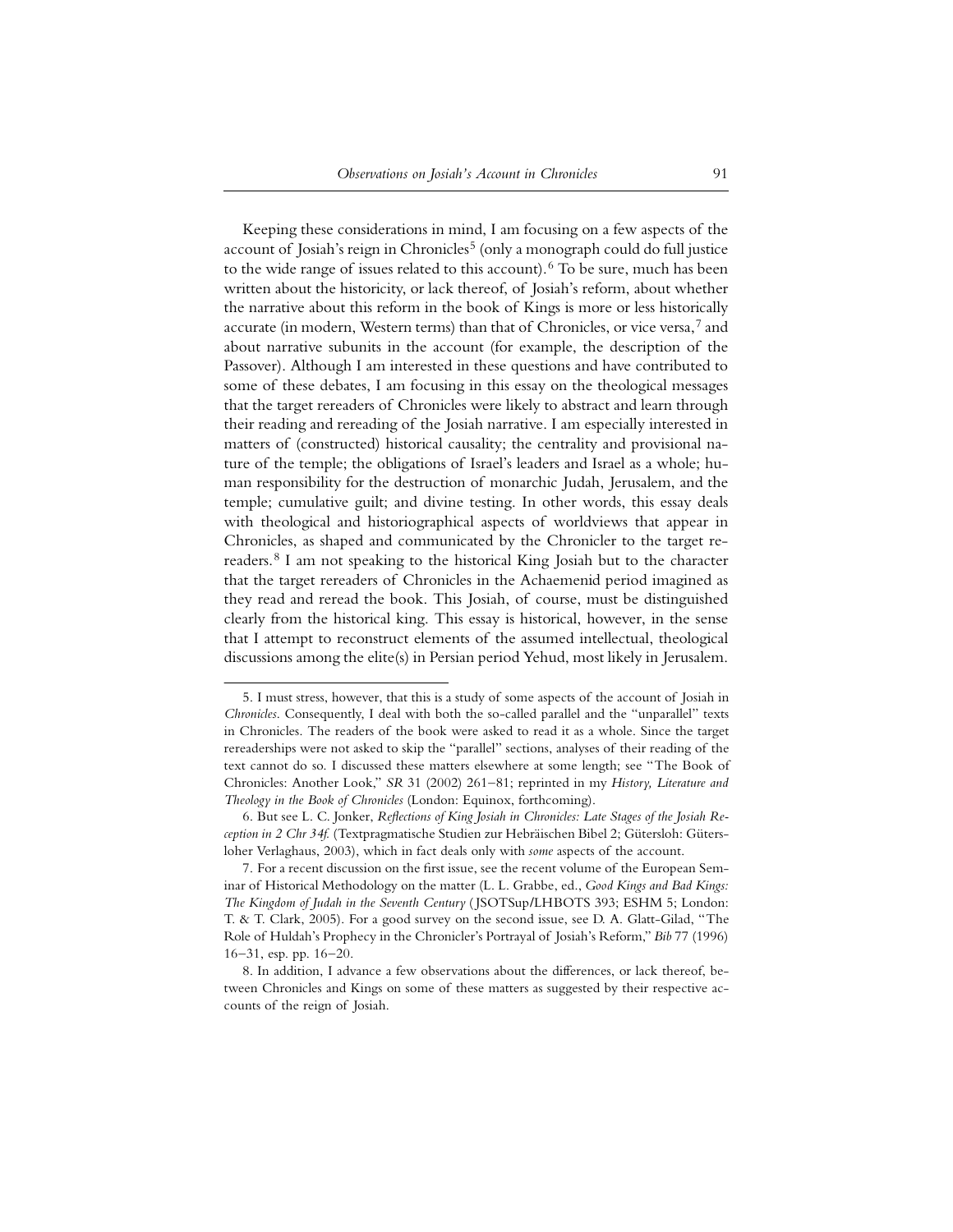According to Chronicles, once Josiah had purged/purified the country and temple (see 2 Chr 34:8), he decided to begin repairing (or perhaps better in this context: restoring) the temple.<sup>9</sup> As often happens in narratives of this type, the literary subunit opens with a temporal reference. Significantly, it consists of not one but two temporal clauses (see 2 Chr 34:8a). The first clause refers to institutional, "monarchy-organized" time (the 18th year since Josiah became king); the second clause refers to "event-centered" time ("after purging the country and the temple," njb). The first clause creates an envelope with 2 Chr 35:19 that encapsulates the narrative movement from the decision to begin to repair the temple to the conclusion of the celebration of the Passover. In addition, it creates an important literary-chronological proximity, a close temporal relation between the reform of Josiah and the campaign of Pharaoh Necho (2 Chr 35:19–20), <sup>10</sup> the meaning of which I will discuss briefly below.<sup>11</sup> The second temporal clause suggests to the target rereaders that not only the temple but also the country had to be purged before a pious leader such as Josiah could begin restoring the temple to its former glory. Conversely, it raises the disquieting issue of whether a properly and fully sacred temple can coexist with an impure land (see 2 Chr 36:21). This is particularly troubling due to the fact that the target rereaders lived in the (late) Persian period, and the land is explicitly portrayed as encompassing not only Judah (Yehud) but also Cisjordanian Northern Israel (an expanded Samaria).12 It is worth noting in this regard that the account about Josiah explicitly mentions the ark (2 Chr

11. For a larger discussion of the issue, see my "When Yhwh Tests People: General Considerations and Particular Observations regarding the Books of Chronicles and Job," forthcoming in a collection of essays edited by Duncan Burns and John Rogerson; and for the issues that the close temporal relationship raises on the matter of lack of (intended/perceived) historical mimesis, see my "Observations on Ancient Modes of Reading of Chronicles and Their Implications, with an Illustration of Their Explanatory Power for the Study of the Account of Amaziah (2 Chronicles 25)," *History, Literature and Theology in the Books of Chronicles*.

12. See 2 Chr 34:6. It should be stressed that the point is the cultic purity of the land, not its political domination by a Davidide or any other Jerusalemite leader/elite. On the Chronicler's ideological construction of the land of Samaria as part of the land of Israel but also as peripheral to Judah and Jerusalem, see chap. 10 in my *History, Literature and Theology*

<sup>9.</sup> The  $\frac{1}{2}$  + infinitive construct form לטהר is to be understood as temporal; compare with the first temporal clause.

<sup>10.</sup> For the use of yrja 'after' in Chronicles in the sense of a relatively close time, see  $2$  Chr 22:4; 25:14, 25; and for the precise expression אחרי כל זאת used in the same manner, see 2 Chr 21:18. This expression does not appear elsewhere in the HB. On the device of literary-chronological proximity, see I. Kalimi, "Literary-Chronological Proximity in the Chronicler's Historiography," *VT* 43 (1993) 318–38; and idem, *The Reshaping of Ancient Israelite History in Chronicles* (Winona Lake, IN: Eisenbrauns, 2005) 18–35, esp. 22–23.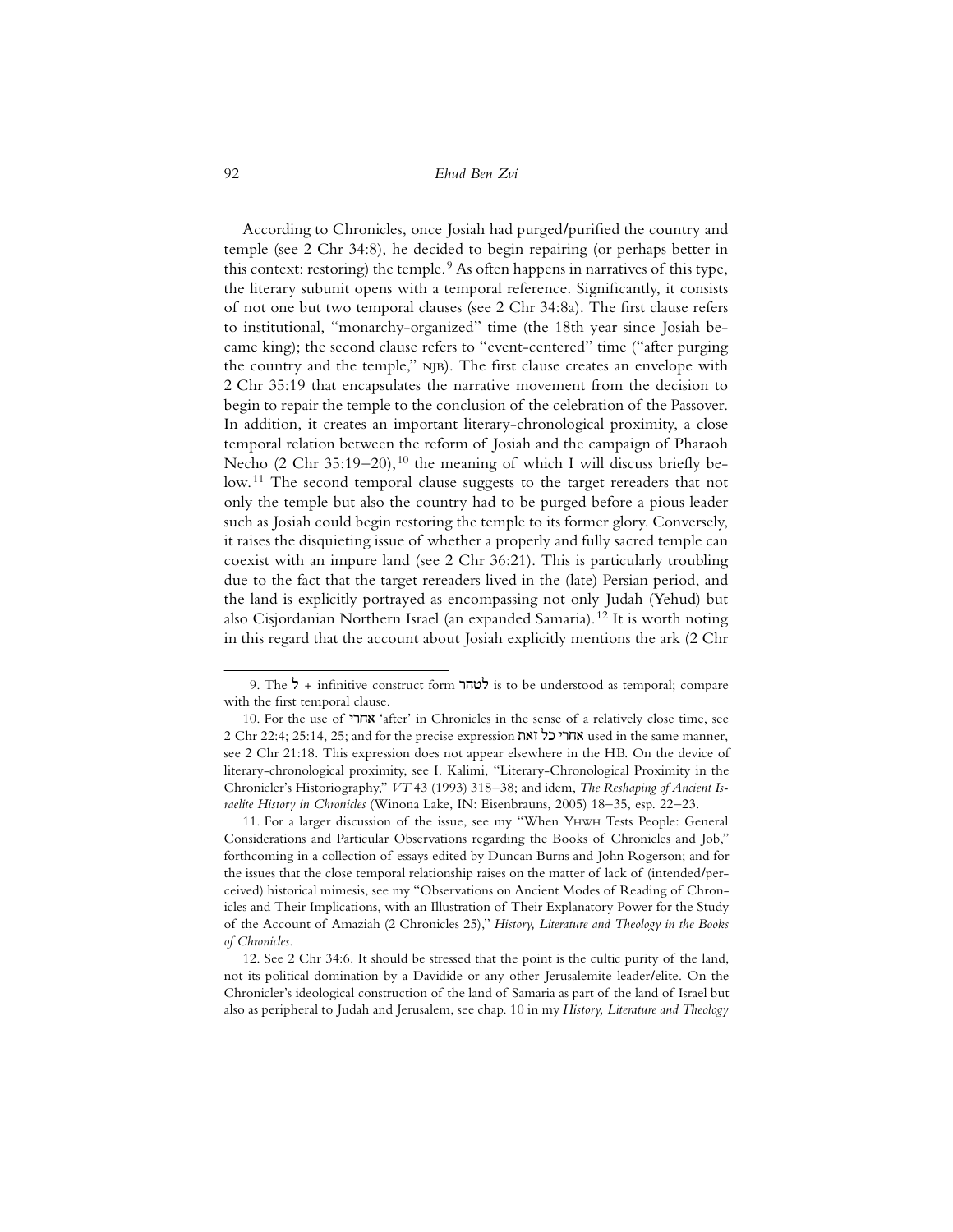$35:3$ ,  $^{13}$  which was an object that was not present in the Second Temple.<sup>14</sup> Reports about a great, utopian past carry here, as they often do, subversive undertones. In this case, the subversive undertones relate to the ideological status of the existing Jerusalem temple in Persian Yehud because, without diminishing the importance and centrality of the temple, attached to it are undertones of the temple's transitory character.15

The account of Josiah's renovation of the temple carries strong undertones of both utopia and dystopia, as an examination of the following subsections of the account demonstrates. This combination of utopia and dystopia served, among other factors, to draw the attention of the target readerships, and as an important signpost for their continuous rereading of the narrative. This being

*in the Books of Chronicles*. Regardless of whether the reference to the land of Simeon is to be understood in terms of 2 Chr 15:9 (as is most likely) and therefore in the North or not, the use of the term "as far as the land of Naphtali" asks the target rereaderships to envision a territory larger than that of the Persian province of Samaria.

13. In the case of a purified land, these speculations are probably associated with presence of images of a future utopia encompassing both north and south in prophetic literature within the ideological discourse(s) of postmonarchic communities. In the case of the ark, these concerns led to traditions such as 2 Macc 2:4–8. On the ark, see C. T. Begg, "The Ark in Chronicles," *The Chronicler as a Theologian: Essays in Honor of Ralph W. Klein* (ed. M. P. Graham, S. L. McKenzie, and G. N. Knoppers; JSOTSup 371; London: T. & T. Clark, 2003) 133–45 and bibliography.

14. Neither the sequence "purging of land and temple"—"repairs of the temple" nor the reference to the ark appears in the "parallel" account in the book of Kings.

15. To be sure, these undertones are only strands in the general tapestry created by references to the temple in Chronicles. As the literati read and reread each literary unit in the book in a manner strongly informed by their knowledge of the other units, a multilayered, multidimensional ideological image of the temple was shaped. Certainly, the temple stands at the center of the community, but it is not *the* utopian temple, and thus it bears a provisional character: it will endure till Yhwh decides otherwise. I discussed similar constructions of central institutions as bearing this type of provisional character in "The Secession of the Northern Kingdom in Chronicles: Accepted 'Facts' and New Meanings," in *The Chronicler as a Theologian*, 61–88 and in *History, Literature and Theology in the Books of Chronicles*. For other ways in which the ideological need for a proper temple in Jerusalem is set in perspective by other considerations, see my "Sense of Proportion: An Aspect of the Theology of the Chronicler," *SJOT* 9 (1995) 37–51 and in slightly modified form in *History, Literature and Theology in the Books of Chronicles*. For an acceptance of ideological constructions of provisional nature that go together with strong claims for the centrality of an ideologically provisional institution, see, for instance, 1 Macc 14:41. On the utopian character of the temple described in a prophetic book and the role that this construction served in the discourse of its target readership, see H. Liss, "'Describe the Temple to the House of Israel': Prelminary Remarks on the Temple Vision in the Book of Ezekiel and the Question of Fictionality in Priestly Literatures," *Utopia and Dystopia in Prophetic Literature* (ed. E. Ben Zvi; PFES 92; Helsinki: Finnish Exegetical Society, 2006) 122–43.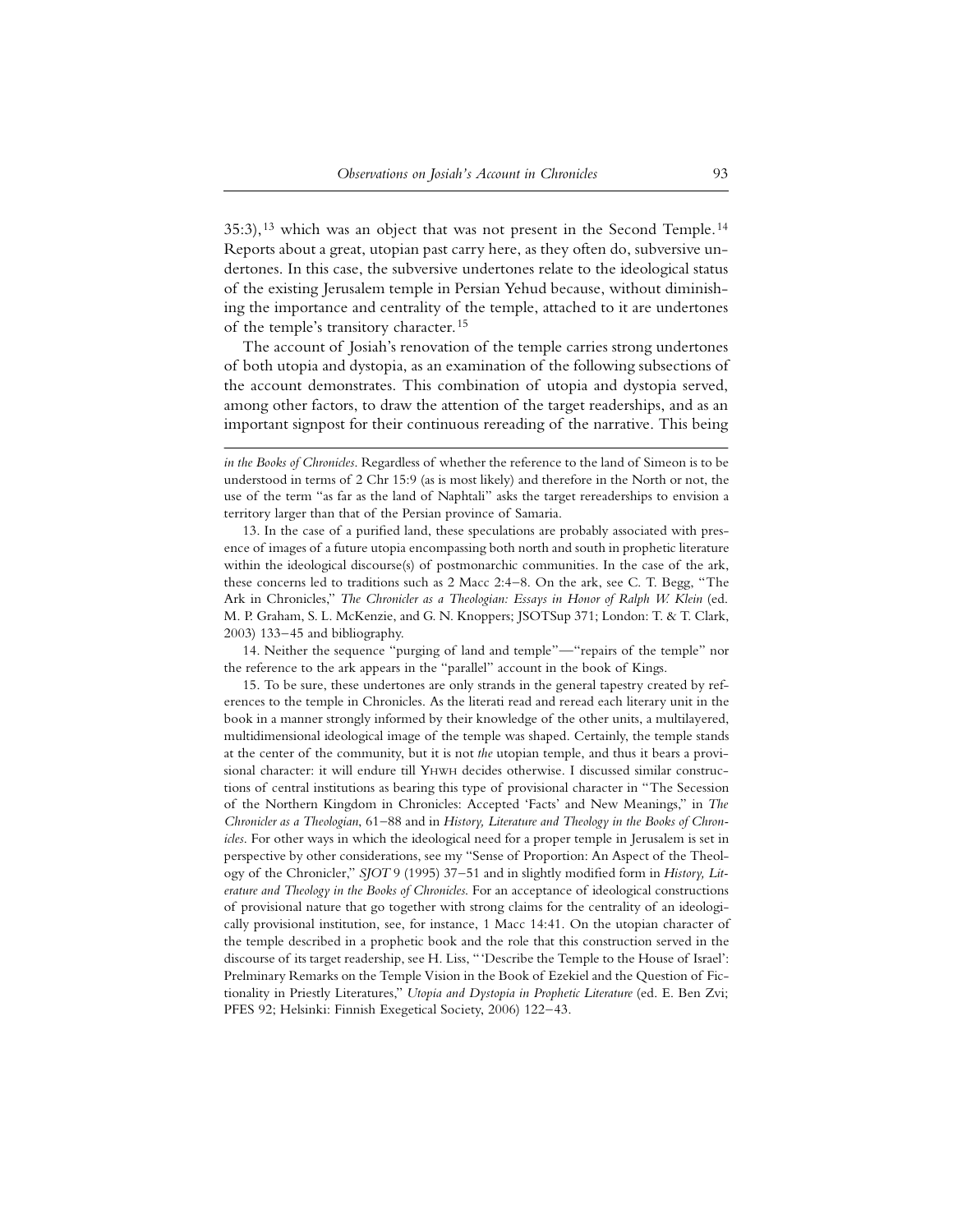so, it likely raised or related to central issues in the discourse(s) of these readers' text but also invited the rereaders to think carefully about the meanings that the story conveys.

According to Chronicles, King Josiah appointed three of his top officials to head the project of repairing the temple (2 Chr 34:8b). These officials and, indirectly, the king were in possession of the silver that was collected by the Levites from Judah, Benjamin, Manasseh, Ephraim, and the remnant of (northern) Israel to finance this project. Because the funds were to be considered a (sacred) donation to the temple, they had to be delivered to the institution and therefore, the process had to involve Hilkiah the priest, even though the three royal officials (see v. 10) were those who allocated the funds to the various groups of workers.<sup>16</sup> More importantly for present purposes, as the silver was brought out, Hilkiah, the priest, found **בר תורת ה' ביד משה** 'the book of Yhwh's teaching given through Moses'.17 Within the worldviews that informed the target rereaderships of Chronicles, such a finding could not have been considered the result of blind chance. On the contrary, the target rereaderships were supposed to understand the finding of the book as a divinely intended sign.<sup>18</sup> Certainly, they would have understood the association between

<sup>16.</sup> There was clearly a hierarchy and ideal division of areas of responsibility and work. The project stemmed from royal initiative, but the silver had to be collected by the Levites, who were the keepers of the threshold (contrast with 2 Kgs 12:10, in which the priests are the keepers of the threshold); the temple was to be restored with the contributions of the Israelites, not with contributions from the king alone (see Exod 35:4–36:7 and Exod 30:11– 16), even if the king had to be in control of these contributions. The process had also to involve the priest, Hilkiah. The counterpart account in Kings is substantially different; contrast 2 Kgs 22:3–7 with 2 Chr 34:8–13.

<sup>17.</sup> The text claims that the book was found in the temple, but the circumstances in which it was found and how they related to the silver brought to the temple are left open. It is worth noting that, although the account in Kings may be understood as suggesting a connection between bringing the silver out and finding the book, a connection of this sort is not explicit. Chronicles, however, is unequivocal and emphatic in its claim for the temporal setting of finding the book: בהוציאם את הכסף המובא בית ה $(2 \text{ Chr } 34:14; \text{ cf. } 2 \text{ Kgs }$ 22:8). Chronicles emphasizes the relationship between the restoration project and the discovery. See below.

<sup>18.</sup> It is worth stressing that the story's use of a common literary/theological motif (see below) requires that the book be found in the narrative world. Consequently, there is no point in asking questions such as: How can it be that within the world portrayed in the book Josiah failed to know the contents of the book, or was unaware of them? On the identity of the book, see below. On the question of target rereaderships who were not expected to raise this type of historically mimetic question, see the chapter on "Observations on Ancient Modes of Reading of Chronicles and Their Implications," in my *History, Literature and Theology in the Book of Chronicles*.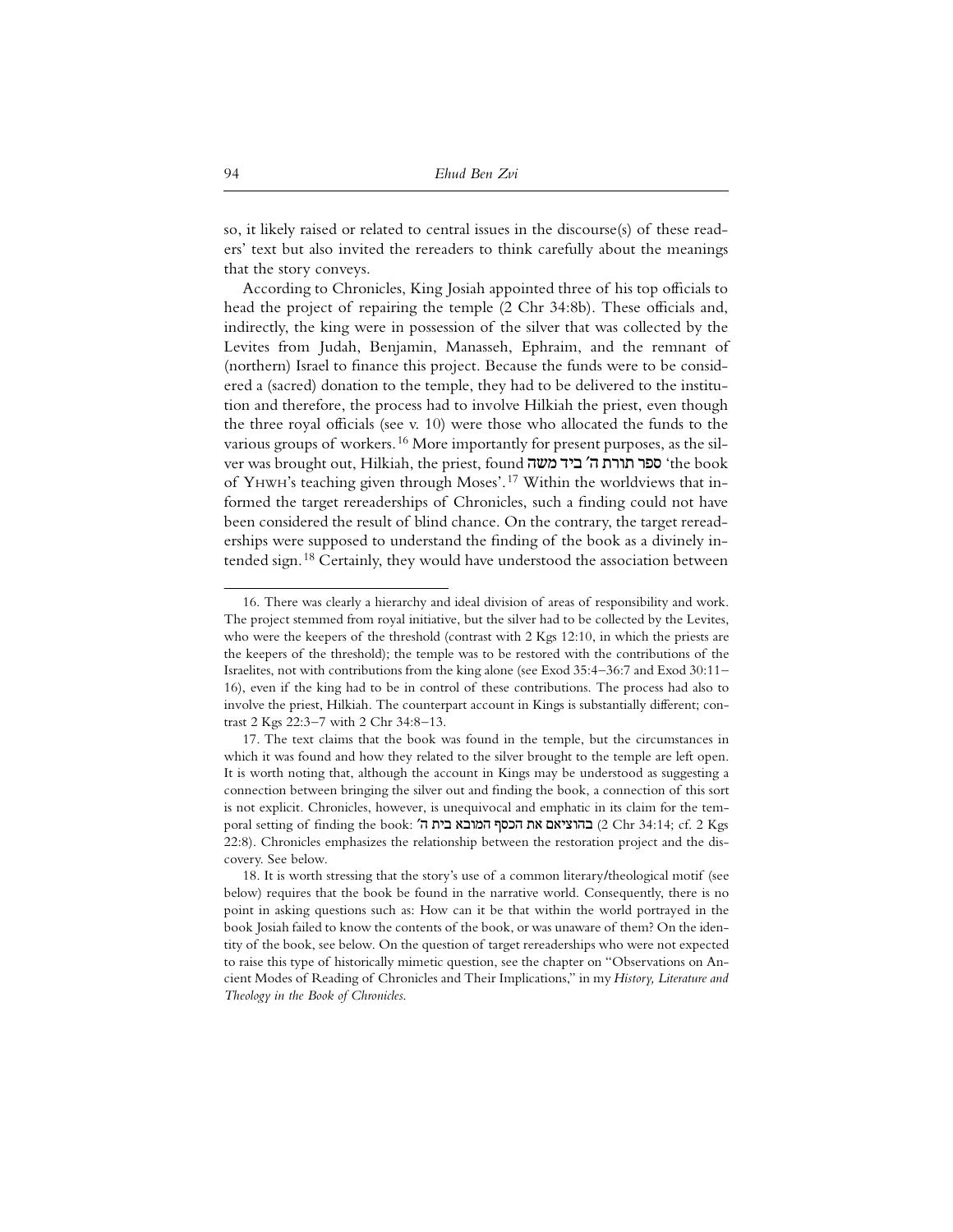finding the book and the provision of silver for the temple restoration as consistent with and a reflection of a commonly held view according to which silver, or material ability in general, could not be considered the only or even main requirement for a proper restoration of the temple. The deity whose temple was to be restored had to communicate approval of the project.<sup>19</sup> Approval could be conveyed by omens, dreams, or "miracles," such as finding an ancient text.20

In sum, the structure of the narrative, the positive depiction of the king, well-known discourses about building and restoring temples, and the common motif of finding texts in temples and holy places all converge in creating a familiar expectation. According to the logic of the narrative up to this point, the finding of the book is anticipated to be a promising omen, if not a direct expression of Yhwh's blessing of the activity that the king was about to undertake; indirectly, it implies Josiah's personal worthiness/piousness and the appropriateness and legitimacy of the drastic cultic actions he had just undertaken.21

However, the text strongly defamiliarizes the common topos (that is, overturns the expectations of the target rereaderships). The book found just as the process of purification of land and temple was completed and just as the temple was about to be restored<sup>22</sup> brought an unmistakable message of assured devastation for the land, city, temple, and people. The text then goes even further

<sup>19.</sup> This view was, of course, part and parcel of ancient Near Eastern discourses about building and restoring temples for millennia. See, for instance, Gudea's cylinder and the curse of Akkad.

<sup>20.</sup> The text evokes a familiar image—namely, that of a common literary (and ideological) ancient Near Eastern motif of finding books in temples or sacred places, the primary purpose of which is to convey divine legitimacy. See T. Römer, "Transformations in Deuteronomistic and Biblical Historiography: On 'Book Finding' and Other Literary Strategies," *ZAW* 109 (1997) 1–11 and literature mentioned there. See also idem, "Du Temple au Livre: L'idéologie de la centralization dans l'historiographie deutéronomiste," in *Rethinking the Foundations. Historiography in the Ancient World and in the Bible: Essays in Honour of John Van Seters* (ed. S. L. Mckenzie and T. Römer; BZAW 294; Berlin: de Gruyter, 2000) 207–25 (esp. pp. 222–24), and compare with L. K. Handy, "The Role of Huldah in Josiah's Cult Reform," *ZAW* 106 (1994) 40–53.

<sup>21.</sup> Again, the account of Josiah in Chronicles departs substantially at this point from the one in Kings, and thus its message to its target rereaderships differs. In Chronicles, the finding of the book *follows* the cultic purge of the land.

<sup>22.</sup> Note that this characterization of the relevant circumstances is made by the reliable narrator of Chronicles. The intended rereadership of the book and any rereadership that identifies with it is expected to read with the grain and, consequently, accept the validity of this characterization.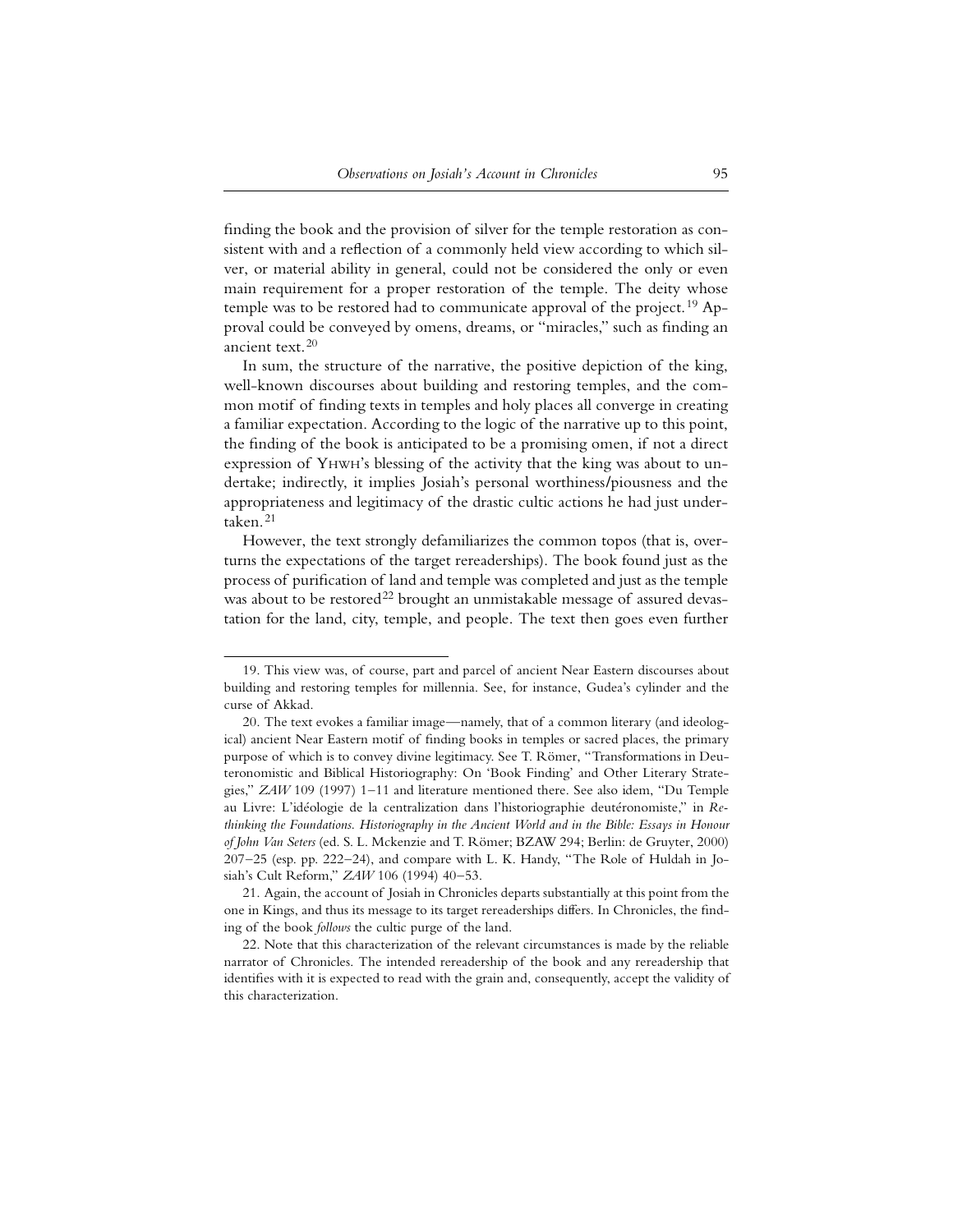and upsets its own overturned expectations (that is, it defamiliarizes its own defamiliarization of the common topos), because, contrary to the expectations it raises, the process of restoration is allowed to proceed, apparently with divine acceptance. Thus, it suggests at least one important, theological level, blessing<sup>23</sup> in the face of sure destruction. The blessing is not associated with the building project per se but with the book that has been found. The book is a central and unequivocal marker of both destruction and—in the worldview of the authorship and target rereaderships of Chronicles—blessing.24 The presence of such a multilayered cluster of defamiliarizaton of motifs and contradictory juxtapositions serves two main rhetorical functions: (a) it further draws the attention of the readers and rereaders to the centrality and multilayered meaning of the text, and (b) it provides an ideological approach that places each apparent contradiction within a central unifying framework.

Within the narrative, the book certainly points to destruction. As soon as Josiah heard the book, he tore his clothes (2 Chr 34:19), because he understood that the wrath of Yhwh was about to come against Judah and Jerusalem.25 Not only did the king humble himself, but also, according to the account, he correctly understood the reasons for the impending divine punishment (2 Chr 34:21).<sup>26</sup> Then, assuming the validity of the devastating mes-

25. That is, against the Judah and Jerusalem of the narrative and of the social memory held by the target readership and their stories about it but also, on a different level, by connotation, against the readerships that identified with people in the narrative and considered them a manifestation of transtemporal Israel.

26. Josiah explicitly places blame on the ancestors for not observing the word of Yhwh by doing all that was written in the book (2 Chr 34:21), whereas Yhwh blames the dwellers of "this place" ( Jerusalem, and by extension, Judah) for abandoning him and making offerings to other gods (2 Chr 34:24–25). Of course, it is clear from the context that Yhwh refers not only or even mainly to the Jerusalemites and their practices at the moment Huldah utters the divine message but instead points to a persistent, cumulative situation in the past that shaped the present and future conditions within the world of the narrative and in

<sup>23.</sup> The presence of the divine instruction among the community and its leaders is constructed within the relevant discourses of the target rereaderships as a blessing and as a crucial source of sustained hope for what they considered to be manifestations of transtemporal Israel (such as Josiah's Judah; the community of the rereaders in Persian Yehud; or Israel under the leadership of Moses or Joshua).

<sup>24.</sup> With which book was the target rereaderships of Chronicles asked to identify the ספר תורת משה ביד משה? Given the following description of the Passover and the multiple references to Pentateuchal texts as authoritative in Chronicles, it is most likely that they were asked to identify it with the Pentateuch, as understood by the Chronicler. The same holds true for 2 Chr 17:9. The target rereaderships of Kings were asked to imagine the book as a text similar in some respects to the present book of Deuteronomy but certainly not identical to it. A discussion of this matter is, of course, beyond the scope of this essay.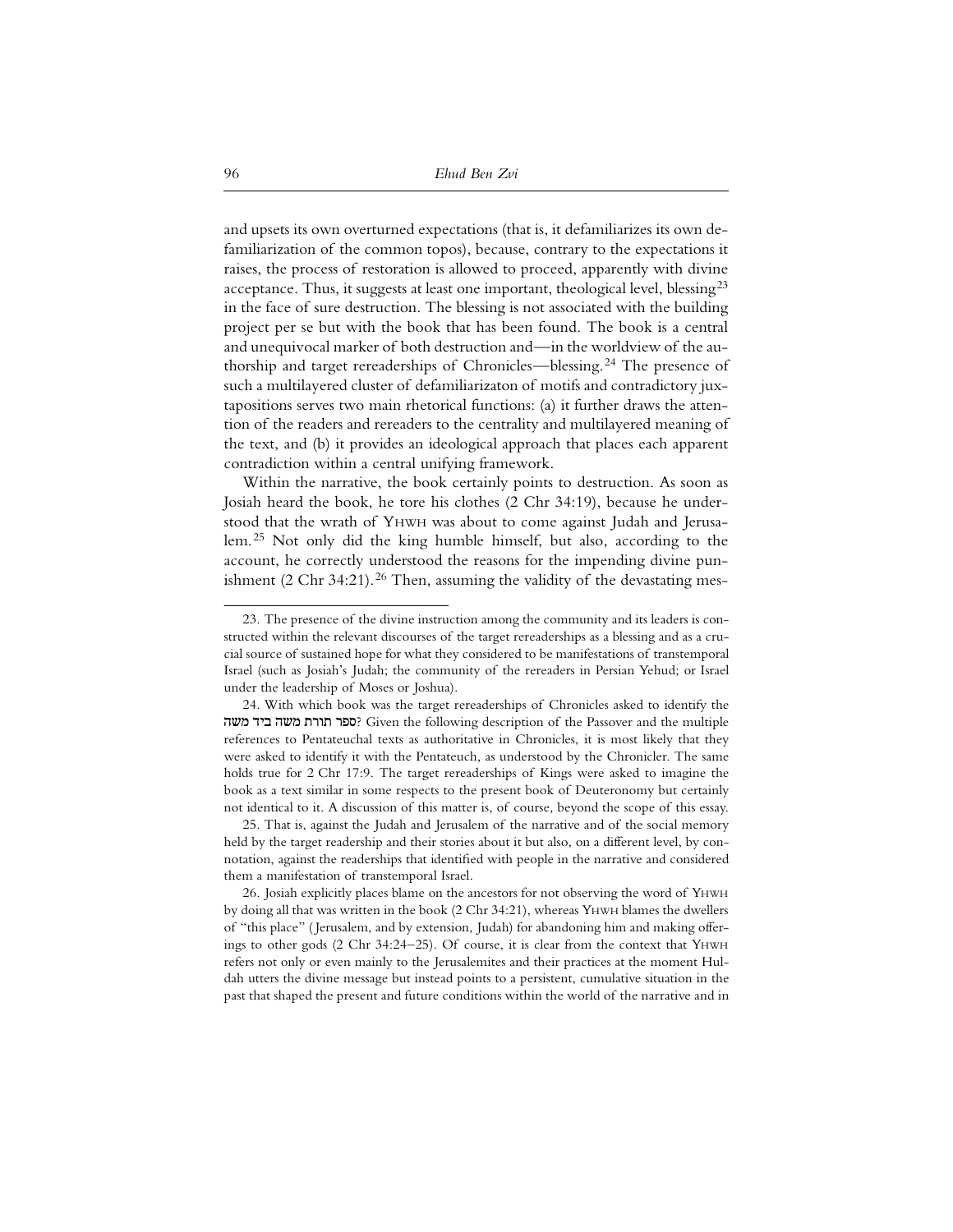sage conveyed by the book and its finding, he decided to inquire of Yhwh, on his behalf and on behalf of the remnant of Israel and Judah, through the prophetess. His request involved or implied some hope that Yhwh may turn away from punishment (cf. Jer  $21:2$ ).<sup>27</sup> Huldah's response dashed these hopes (2 Chr 34:24–28). She confirmed that the finding of the book signaled that the curses and announcements of destruction written in it were about to take place and even emphasized the fullness of the judgment to come against Jerusalem (including its temple) and its inhabitants. The only consolation for Josiah was that, because of his humble reaction upon learning about the coming destruction of Jerusalem and its inhabitants, the fulfillment of divine wrath would be postponed until after his death.28

It is worth stressing that Huldah neither calls for repentance nor suggests that Josiah and the people should correct their ways. She does not refer to his previous reforms as merit for lightening the extreme punishment. In fact, she does not refer to his previous reforms or to his plans for restoring the temple at all, even though the target readership was supposed to understand that both Huldah and Yhwh are supportive of them. Moreover, Huldah's prophecy does not personalize the main gist of the divine message in terms of Josiah's deeds, faults, or future. Although Josiah is given a personal blessing (dying before the fulfillment of the unavoidable punishment),  $29$  Huldah and, indirectly,

the social memory of the target readerships. From a slightly different perspective, we may state that the readers likely understood Yhwh to be referring to the general, and partially transtemporal, mental category of monarchic-period Jerusalemites or Judahites. Similarly, Josiah's reference to the ancestors was not to be understood by the target rereaderships as a claim for personal purity and guiltlessness on his part or on the part of his contemporaries. To the contrary, he links himself with a long tradition of a sinful behavior, the effect of which becomes clear to him the moment he hears the words of the book. Certainly, within the narrative world, Yhwh understands Josiah's reaction as an expression of humility, not as a "hubristic" claim of innocence or dissociation from a sinful past. All in all, Yhwh, Josiah, the Chronicler (see also 2 Chr 36:15–16), and the target rereaderships, who are supposed to identify with the positions advanced by the former two, share a common attitude to the matter.

27. The typical ancient Near Eastern topos would be that of double checking the divine message (see L. K. Handy, "The Role of Huldah"). The main goal of Josiah when he sent his delegation was not to double-check the validity of the book found by Hilkiah in the temple or of his interpretation of the book (he was convinced of its validity) but to *intercede* for himself and the remnant of Israel and Judah (notice the use of the expression  $\overline{I}$ and compare Jer 21:2. The point was already noticed by Josephus.

28. He was also promised that he would die in peace; however, when he sinned on the matter of Neco, even that promise was reversed.

29. Compare the story about Hezekiah in 2 Kgs 20:14–19, which is alluded to in 2 Chr 32:25–26. Of course, the authorship and target rereaderships of Kings as well as the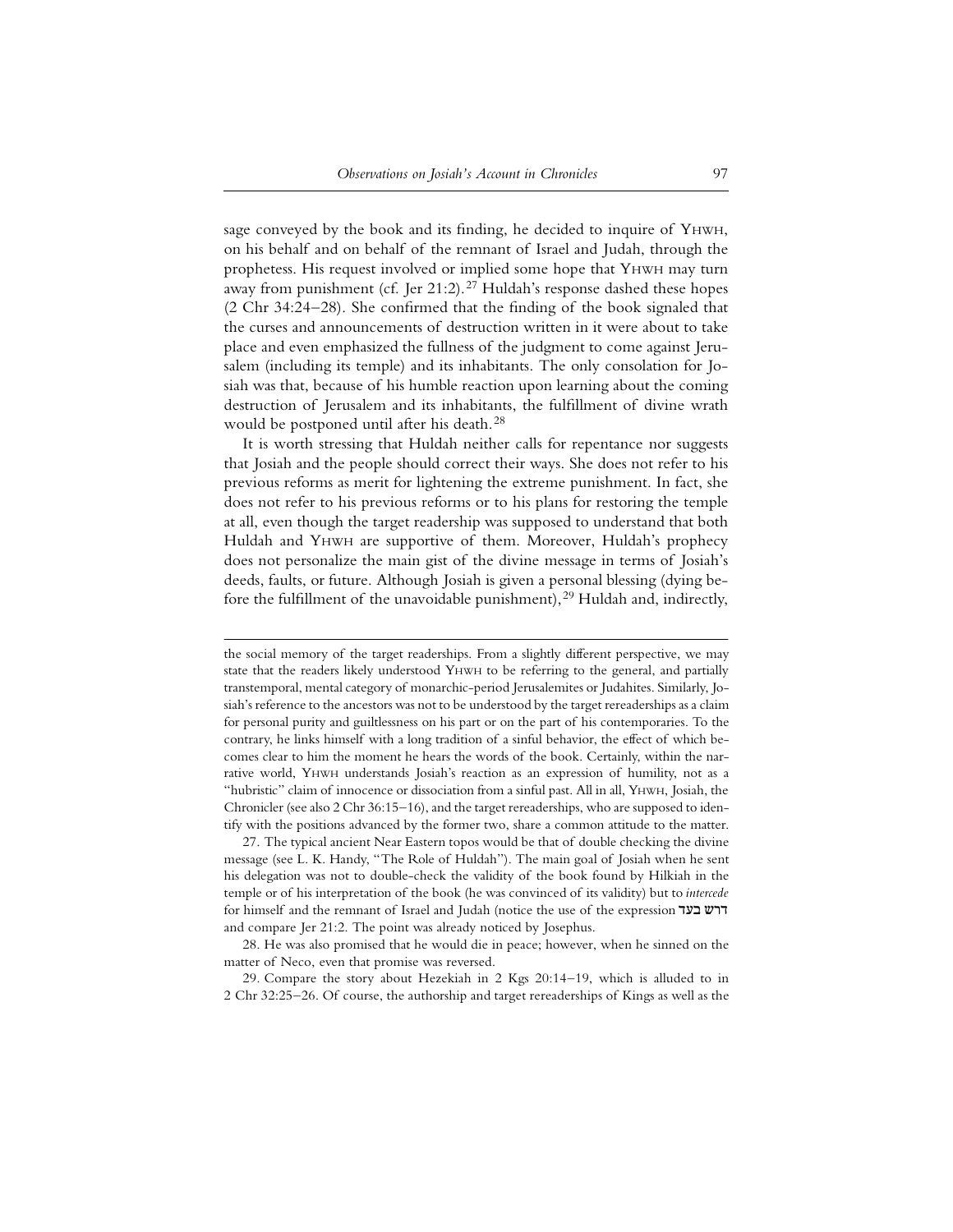Yhwh are clear: the issue is not about Yhwh's wrath against Josiah. Quite the opposite: Yhwh is pleased by Josiah's reaction to the reading of the book. The issue is not Yhwh's punishment of Josiah but the coming destruction of Judah, Jerusalem, and its inhabitants. In the world of the book, the characters Yhwh, Josiah, and Huldah all agree on this point, and so should the target rereaderships, who not only considered these authoritative characters reliable but also were well aware of the fall of Jerusalem, Judah, and temple shortly after the death of Josiah.30

In addition, the Chronicler considers (and asks the target rereaderships to consider) the deeds of Josiah and the people that took place in the world of the book after Huldah's and Yhwh's announcement to be praiseworthy. The text, on the other hand, does not state anywhere that the announced punishment was or could have been commuted in any way, or even substantially delayed because of their deeds.<sup>31</sup> On the contrary, as soon as Josiah dies and a new king is crowned, the narrative world quickly moves into and through the process that directly leads to the fulfillment of Huldah's prophecy: the destruction of Jerusalem, Judah, and the temple. In fact, only 19 verses separate the crowning of Jehoahaz, Josiah's successor, and the burning of the temple (2 Chr 36:1–19). This is comparable to the amount of space given to the account of Josiah's Passover (2 Chr 35:1–19) or the story of finding the book and Huldah's prophecy (2 Chr 34:14–29). The book strongly suggests to the target readers that, as soon as Josiah died, the gates that restrained the divine punishment promised by Huldah were opened.<sup>32</sup> These readers also learn that the time of the process might have been moved up due to Josiah's rejection of the deity's word from the mouth of Neco. Certainly, this failure led to the un-

Chronicler and its target rereaderships knew all too well that YHWH's קצף (fury) and its accompanying temporal manifestations were not canceled but simply postponed to a time after the death of Hezekiah.

<sup>30.</sup> See also Josephus, *Ant*. 10.59–61. On the ideological tension between individual freedom of action and the unavoidable character of the punishment, see below.

<sup>31.</sup> This feature is particularly noticeable in Chronicles, considering texts such as 2 Chr 12:5–8 and 15:2, 4. Note that the explicit, textual construction of Yhwh's fury is against the king personally in 2 Chr 19:2–3.

<sup>32.</sup> The process was certainly much quicker than the story associated with Hezekiah's sin (2 Kgs 20:14–19; cf. 2 Chr 32:25–26). K. Ristau observes that the death of Josiah is associated with a new, everlasting **וק על ישראל e**stablished ordinance/custom in Israel' the custom of קינות 'lamentations' (2 Chr 35:25). In the perspective conveyed by the book of Chronicles, Josiah's temple did not endure, but the lamentations for him and for what his death symbolized did endure. So did the teachings of the book found during his reign; so did his story, for the future edification of Israel.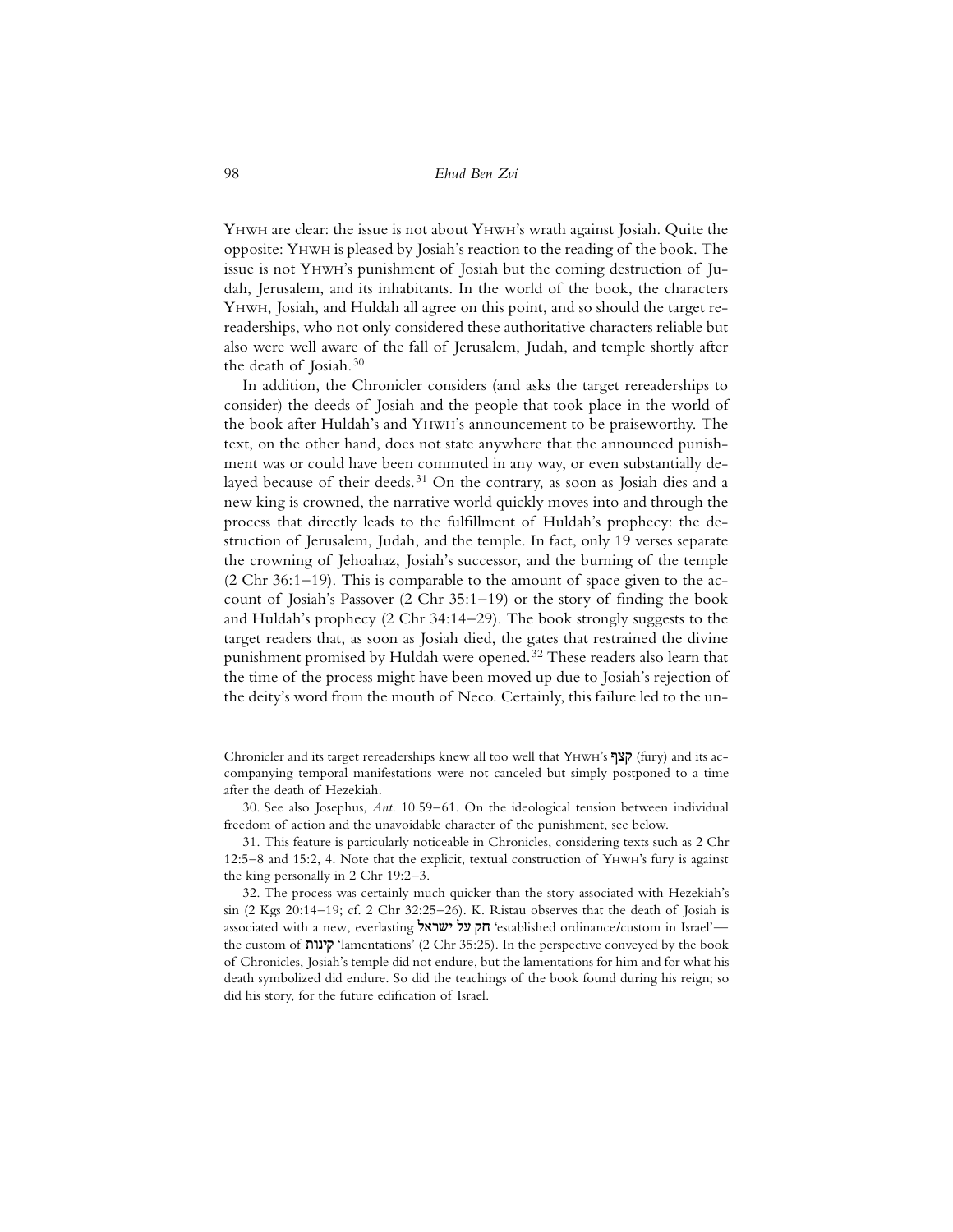timely and certainly less than peaceful death of the king,  $33$  but nowhere is he (or his reaction to Neco's quasi-prophetic role as authoritative speaker of the deity) blamed for the destruction of Judah and Jerusalem.<sup>34</sup>

Of course, the death of Josiah was a historical fact in the shared memory of postmonarchic Israel. For studies of the ways in which this death was construed in different historiographical narratives and through traditions, see Z. Talshir, "The Three Deaths of Josiah and the Strata of Biblical Historiography," *VT* 46 (1996) 213–36 and S. Delamarter, "The Death of Josiah in Scripture and Tradition: Wrestling with the Problem of Evil?" *VT* 54 (2004) 29–60.

34. See already Josephus, *Ant.* 10.59–61. The reluctance of some modern scholars to accept this understanding seems to have less to do with the text per se and more to do with their own understanding of a principle of reward and punishment in Chronicles. In their opinion, this principle would have been inconsistent with the argument above because of its implicit "fatalism." I do not share the position that the principle of reward and punishment in Chronicles is incompatible with the understanding advanced here; neither do I consider reward and punishment in Chronicles to be an absolute. Furthermore, consistency with one's preexisting position is a questionable standard for the determination of meaning in ancient texts. It also assumes a concept of "logical" consistency that is certainly alien to Chronicles and most if not all ancient historiography (compare Josephus's well-known emphasis on Yhwh's reward of the pious and punishment of the wicked with his also wellknown use of the motif of "Fate" or "Destiny"; he assumed both motifs to be at work in human affairs, even if at times they seem contradictory).

This said, it is still possible that some ancient readers adopted a secondary (or complementary) strategy of reading—namely, one in which the text relates a conditional announcement of judgment. If so, the destruction of Jerusalem and Judah would be envisaged as having nothing to do with Huldah's prophecy or the related omen of finding the book. But this secondary reading would have been strongly balanced within the target rereaderships by the one advanced above. For a very good example of a substantially different approach, see Glatt-Gilad, "The Role of Huldah's Prophecy in the Chronicler's Portrayal of Josiah's Reform," 25. He writes: "Huldah's prophecy indeed could have been averted altogether, since both king and people were riding high on a crest of allegiance to Yahweh. However in the aftermath of Josiah's eleventh hour sin, the Chronicler sees Huldah's prophecy as being essentially reversed. Josiah himself pays for his disobedience with his life, yet his people, who through Josiah's efforts have been drawn closer to Yahweh worship,

<sup>33.</sup> This is another case of the ubiquitous theme of testing the righteous that appears in Chronicles, Job, and other works that eventually became part of the Hebrew Bible. The more righteous the person is, the more likely s/he is to be tested. I have written elsewhere about these matters ("When YHWH Tests People: General Considerations and Particular Observations Regarding the Books of Chronicles and Job"). It is sufficient to state that, according to the Chronicler, Josiah underwent and failed the test when he was at "his best," and his failure not only shortened his life but also the Judahite monarchy and the (monarchicperiod) temple. This said, his failure may also have been understood in terms of the implementation of a preexisting divine plan. These two understandings of the events complement each other.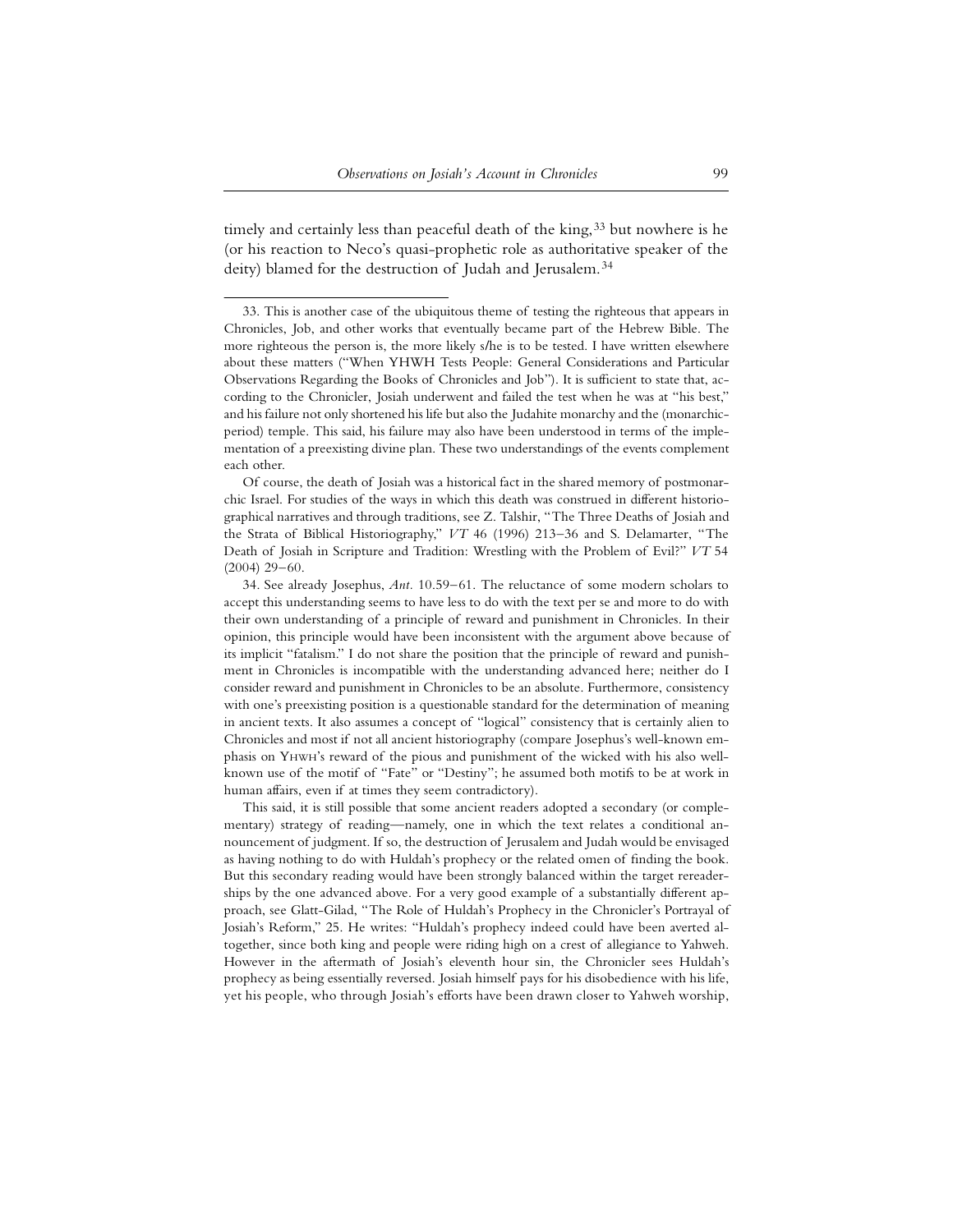I would like to stress that (a) given that, in the world of the text, the prophecy of Huldah explicitly refers to a full destruction that is about to happen following the death of Josiah, (b) the text explicitly recounts how the judgment was indeed fulfilled, (c) the text nowhere states that the judgment could be averted, and (d) the text nowhere states that the announcement was revoked or that Josiah's request for intercession was accepted; therefore, it is difficult to imagine how any implied or primary rereadership of this account—that approached it with and not against its grain—could have failed to understand the judgment as being unavoidable, at the very least in one of their likely readings or rereadings of the text. But this likely understanding of the text raises significant questions.

Chronicles is didactic (hi)story and the elements discussed above are very salient in the narrative, as it was most likely read and reread within the rereaderships for which it was written. This being so, the preceding observations raise a substantial number of fundamental ideological issues. They include: (a) What are the target rereaderships in the Achaemenid period supposed to learn about the relation between temple and יורת ה' ביד משה? (b) What were these readers supposed to learn from the report that Josiah renovated the temple, properly observed the Passover, purged cultic improprieties, all the while knowing that none of it would last because of Yhwh's punishment? (c) Why was the motif of finding the book of the divine instruction used to convey a sense of unavoidable disaster? (d) Why was it that Josiah's humbling of himself, following his immediate recognition of the divine message conveyed by the book, could have "saved" him and, by extension, the Judahites who were alive while he was alive but not monarchic Israel ( Judah)? (e) How does the rhetorically and ideologically extreme case of raising the certitude of disaster in the middle of an account of the deeds of one of the most pious kings relate to the principle of divine reward and punishment.

Turning to (a), it is clear from the text that, once the book is found, the silver and the book move in opposite directions. The silver goes to the temple and temple restorations; the book toward the king and eventually toward the people. To be sure, the book leads the king and the people to the temple, while it is still in existence,  $35$  but it stands separate from it. It is not one of the temple buildings, vessels, or part of the sacrificial service, even if it is supposed to control them. The book is certainly not an "artifact" in the temple. In fact, the authority and legitimacy of the temple itself stand as a derivative of the

merit a new lease on life. The final destruction is no longer inevitable, but is only to come about as a result of the wickedness of Zedekiah and his generation."

<sup>35.</sup> See, for instance, 2 Chr 34:29–31 and the observance of the Passover in 2 Chronicles 35.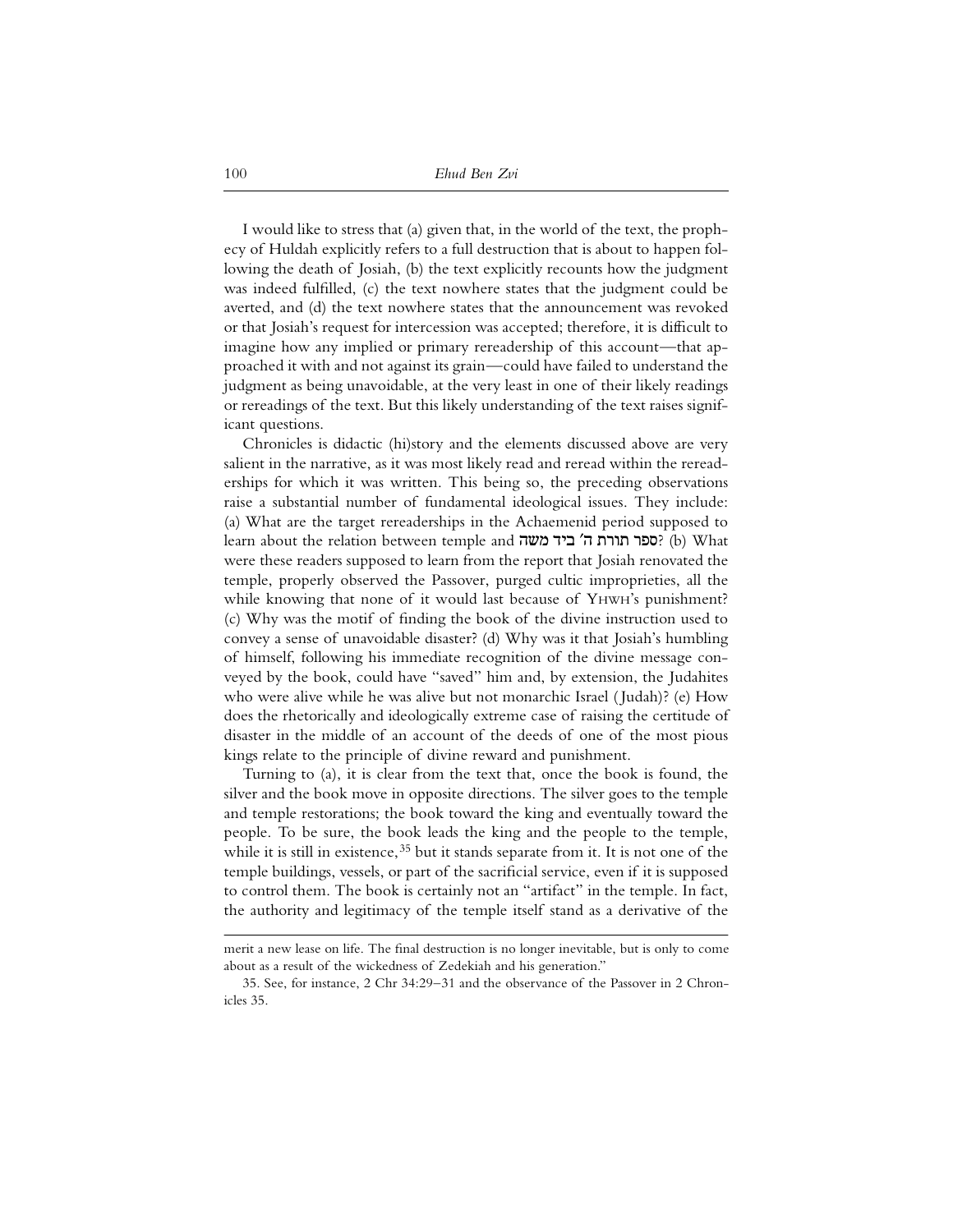book rather than vice versa. This concept of the book, a written text at the center of the community, is central to the text-centered community of Persian Yehud. To be sure, it does not diminish the importance of the temple in Chronicles, but it sets it in proportion.<sup>36</sup> Not incidentally, the facts about the past agreed upon by the target rereaderships of Chronicles certainly included the existence of a period in which Israel survived without a (proper) temple, Jerusalem, or a hold on the land, for that matter.<sup>37</sup> Although this was not considered a positive period by any means, it proved that Israel could exist even without a temple.<sup>38</sup> Israel without any knowledge of written divine teachings and authoritative interpretation of them, however, would have been, from the perspective of Chronicles, impossible.<sup>39</sup> To be sure, similar concepts are communicated in the so-called Dtr History and are at least implied in the Pentateuch and other works in biblical literature. This is not a new idea; in fact, this is a central tenet in the ideological discourses of postmonarchic Israel and is conveyed forcefully in Chronicles as well.

The emphatic account of Josiah's continued reform, his restoration of the temple, and the great Passover celebration gains an additional level of meaning from the readers and rereaders that inferred that Josiah knew that the punishment was unavoidable and that it would bring an end to Jerusalem and the temple. For one thing, it teaches that pious people should follow and show full loyalty (חסד) to what is written in **הורת ה**<sup>1</sup> (see the precise language of the closing evaluative comment in 2 Chr 35: 26). They should do so unconditionally, whether their actions deliver them from disaster or not.

This narrative taught the target readers even to repair a temple that is about to fall. These readers could only deduce that if the doomed temple of Josiah's

<sup>36.</sup> Cf. T. Römer, "Du Temple au Livre: L'idéologie de la centralisation dans l'historiographie deutéronomiste," in *Rethinking the Foundations: Historiography in the Ancient World and in the Bible: Essays in Honour of John Van Seters* (ed. S. L. McKenzie and T. Römer; BZAW 294; Berlin: de Gruyter, 2000) 207–25 (222–24) and bibliography; K. van der Toorn, "The Iconic Book: Analogies between the Babylonian Cult of Images and the Veneration of the Torah," in *The Image and the Book: Iconic Cults, Aniconism, and the Rise of Book Religion in Israel and in the Ancient Near East* (ed. K. van der Toorn; CBET 21; Leuven: Peeters, 1997) 229–48.

<sup>37.</sup> See 2 Chr 36:19–23; 2 Kgs 25:25–26; cf. Ezek 37:1–14.

<sup>38.</sup> The theological position that Israel can exist without temple (and offerings) is reflected, of course, in other Jerusalem-centric works and across borders of literary genre. See, for instance, Amos 5:25.

<sup>39.</sup> I discussed these matters and reached a similar conclusion on the basis of other passages in Chronicles in "A Gateway to the Chronicler's Teaching: The Account of the Reign of Ahaz in 2 Chr 28,1–27," *SJOT* 7 (1993) 216–49 (repr. in *History, Literature and Theology in the Books of Chronicles*, forthcoming); cf. "Sense of Proportion."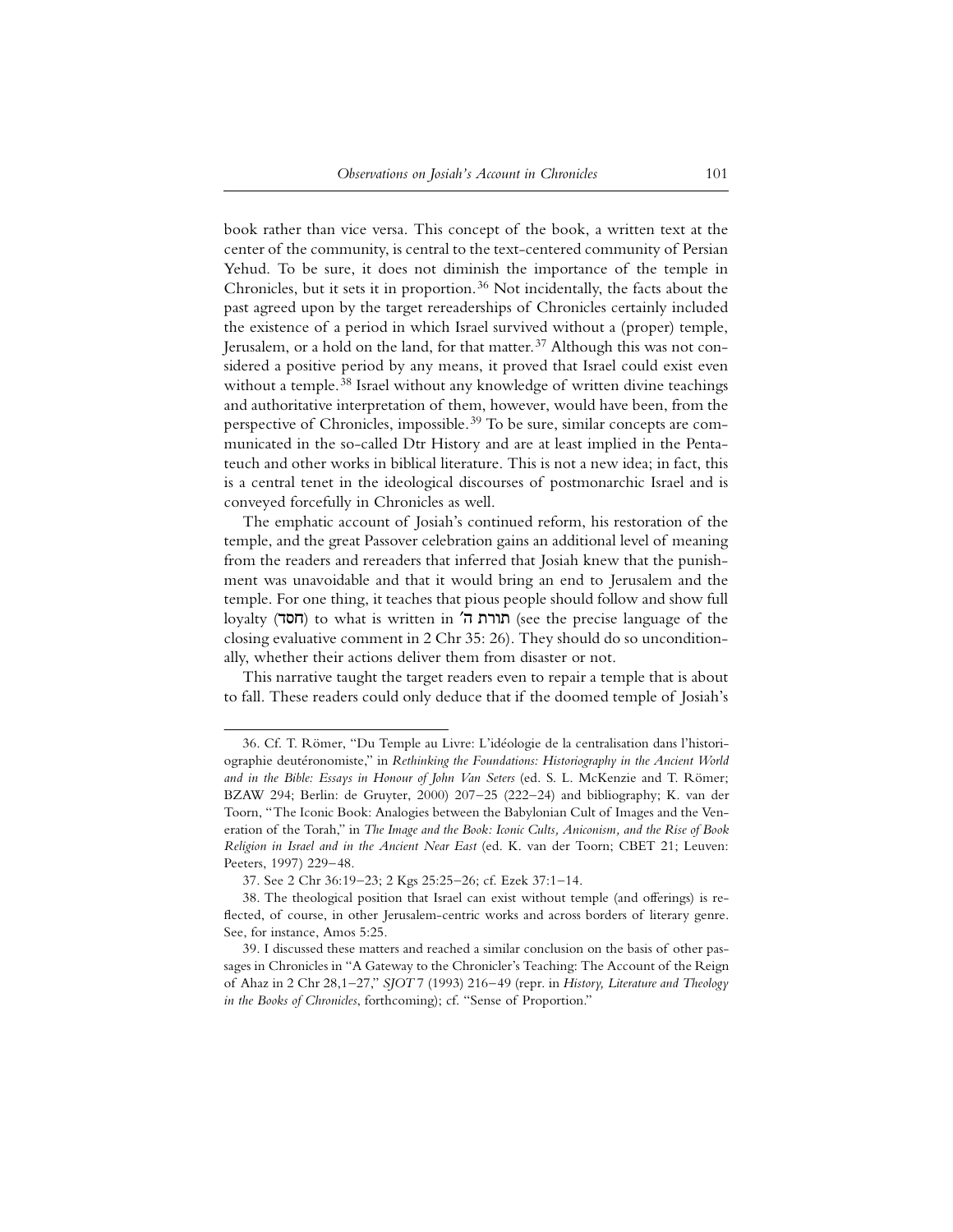times was to be unequivocally supported, repaired, and richly endowed, the more they must support, repair, and endow a temple that is (perhaps) merely provisional in ideological terms and may stand for centuries. In other words, Josiah's reported actions represent the most powerful example of unconditional support for the Achaemenid-period temple. In addition, Josiah's actions involved not only a celebration of a Passover for his generation, among others, but also established a memory of the event that helped Israel to follow Yhwh's path through future generations. Josiah leaves future generations with the new custom of lamentations, but also with examples to follow for living in accordance with Yhwh's will. History does not end with Josiah, and each of the target readers was asked to identify with the pious king of the past. When they made decisions, they were encouraged to consider (especially in cases of leadership in the community) which kind of memory they were creating for future generations. To be sure, this is consistent with a society, or at least a rereadership, that has a strong historical consciousness, such as the target rereaders of Chronicles.

The use of the motif of finding the book as an omen for disaster is consistent with the tendency in postmonarchic discourse (amply demonstrated in prophetic literature) to link the deserved punishment that brought the monarchic era to an end with hope for the future. Just as in prophetic literature the seeds of future hope are embedded in the very announcement of judgment,  $40$ so in Chronicles the finding of the book relates to the story of impending, certain doom, while at the same time brings about a renewed access to Yhwh's teaching, which was exactly what Israel needed to survive and prosper. From the perspective of the rereadership, the book meant on the one hand doom for monarchic Israel, but on the other, it symbolically embodied the hope of Israel. This double role of the finding of the book served to enhance the appeal of the text, draw the attention of the target rereaders to the ideological construction of Yhwh as a deity who is unwilling to punish Israel without providing it with hope (compare, e.g., Hos 1:3–2:3; 2:4–25; 11:1–11), and as a signpost for them in their reading and rereading of the text. Moreover, it raises the common motif in postmonarchic discourses that past judgment not only leads to renewed hope through didactic functions fulfilled by its continuous remembrance in the community but that, at a deeper level, past judgment and future hope are so closely and essentially linked to one another that, from at least one perspective, the two may be seen as two facets of one divine "creation."

In addition, the characterization of Josiah in the account is directly related to the characterization of Hezekiah, and Hezekiah was meant to evoke the characterization of Solomon. Jonker maintains that there is parallel relationship

<sup>40.</sup> See, e.g., Hos 1:3–2:3.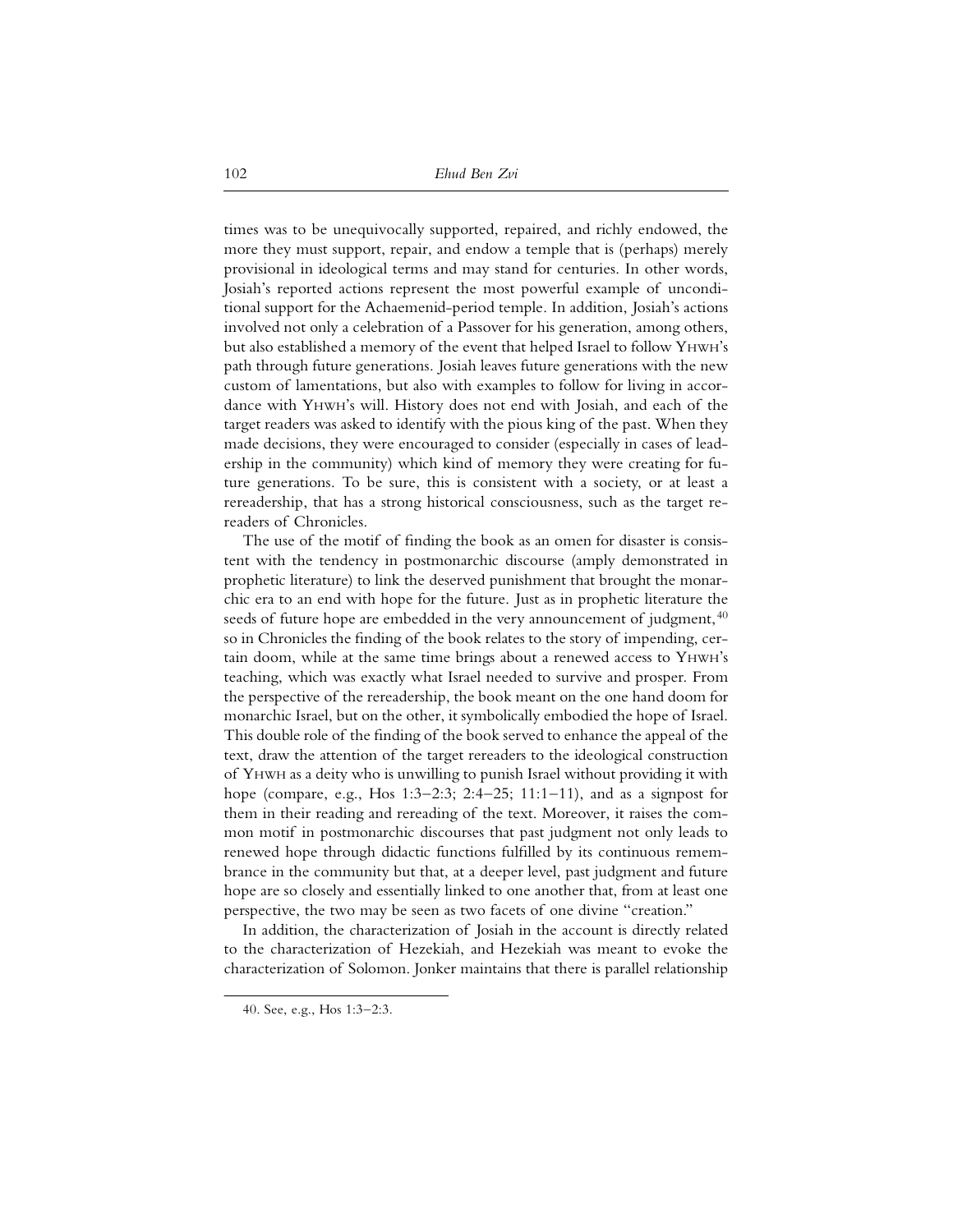in Chronicles between David/Solomon and Hezekiah/Josiah.<sup>41</sup> Josiah is also explicitly associated with Samuel in the text (2 Chr 35:18). Furthermore, the explicit claim that the book was so fundamentally legitimate and authoritative that it goes back to Yhwh and Moses (rather than simply to Davidic blueprints of the temple and its workings) evokes a comparison between Josiah and Moses, who is associated with  $\pi$ , תורת ה $n$ , the institution of the proper cult in general (Exodus–Deuteronomy), and the first Passover.<sup>42</sup> This comparison elevates Josiah but also exposes his shortcomings.43 Josiah is no Moses. There is no book of Yhwh's teaching given through Josiah, and there never can be, within this discourse. Instead, the most Josiah can achieve is to behave loyally in regard to what is written in the book (2 Chr 35:25).<sup>44</sup> In the ideology of Chronicles, Josiah (as any Israelite leader at any other time, including the Persian Period) is to make sure that the observance of the Passover follows (the true meaning of ) the legislation written in the authoritative texts associated with Moses, which stands as binding *Halakah*. Of course, he may take contingent actions unrelated to (but not opposed to) this *Halakah* (for example, his great offerings), but they will never become binding *Halakah* for generations to come.<sup>45</sup>

<sup>41.</sup> For Solomon/Hezekiah, see H. G. M. Williamson, *Israel in the Books of Chronicles* (New York: Cambridge University Press, 1977) 119–25; idem, *1 and 2 Chronicles* (NCB; Grand Rapids: Eerdmans / London: Marshall, Morgan & Scott, 1982) 350–51 and passim; cf. M. A. Throntveit, "Hezekiah in the Books of Chronicles," in *SBL 1988: Seminar Papers* (SBLSP 27; Atlanta: Scholars Press, 1988) 302–11. For Jonker's position, see L. C. Jonker, *Reflections of King Josiah in Chronicles,* 59 and passim.

<sup>42.</sup> If the target rereaderships associated, even loosely, the images conveyed by 2 Chr 34:8–9 and, to some extent, vv. 10–12 with the images of Exod 35:4–36:7 (compare Exod 30:11–16), then they would have placed Josiah in a narrative and ideological slot that, at least structurally, is seemingly comparable to that of Moses.

<sup>43.</sup> A study of the complex network of *partial* typological characterizations linking kings such as David, Solomon, Hezekiah, Josiah, and perhaps Asa is beyond the scope of this essay. It may be mentioned, however, that a characterization that suggests a (complementary) relationship between Moses and David has been noticed in Chronicles. See, among others, S. J. De Vries, "Moses and David as Cult Founders in Chronicles," *JBL* 107 (1988) 619–39.

<sup>44.</sup> On the expression bwtkk in this verse, see K. L. Spawn, *"As Is Written" and Other Citation Formulae in the Old Testament: Their Use, Development, Syntax and Significance*(BZAW 311; Berlin: de Gruyter, 2002).

<sup>45.</sup> Of course, the "true meaning" of the written legislation is that which the Chronicler thinks it to be, within the usual historical and ideological constraints that governed the Chronicler's work. On the report about the observance of Josianic Passover and ways in which it sheds light on the Chronicler's approach to abstract the "true" meaning of existing texts, I have expanded elsewhere. See my "Revisiting 'Boiling in Fire' in 2 Chr 35:13 and Related Passover Questions: Text, Exegetical Needs and Concerns, and General Implications," forthcoming.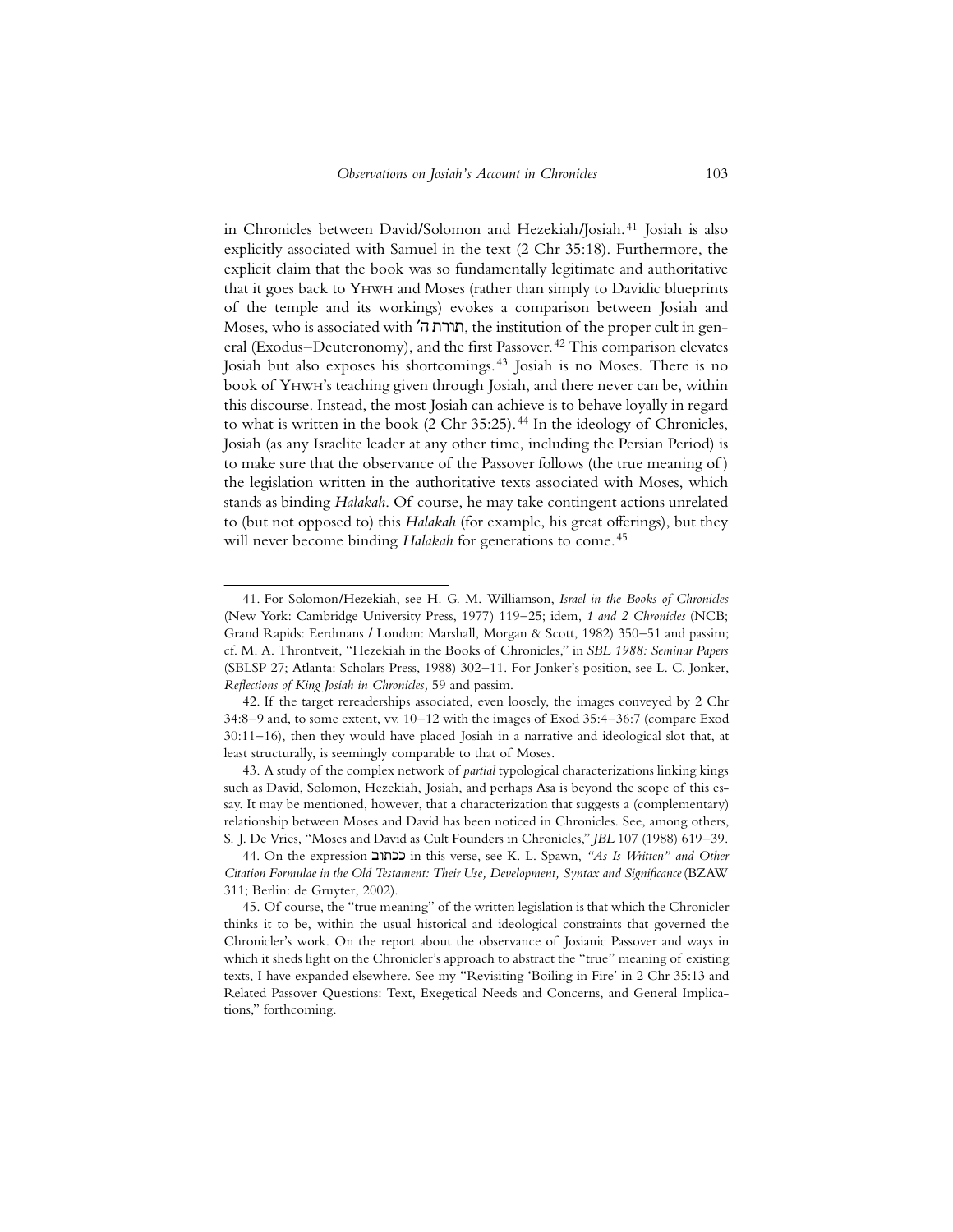Josiah's humility could not "save" monarchic Israel. The target rereaderships were asked to place in proportion the role of the king. To be sure, a good king may embody Israel to some extent and bring well-being (for example, Hezekiah), but only for the length of his reign or the portion thereof during which he is pious. Certainly, the ideology brought to bear here is no different from the ideology informing much of ancient Israelite historiography.46 A good king/leader should also attempt to avert punishment from Israel by interceding before Yhwh. In this case, Josiah did so indirectly by means of his delegation to Huldah and directly by means of his behavior as a repentant sinner (compare with David after the census); but this does not mean that Yhwh *must* meet the king/leader's request.

The explicit reason for Yhwh's announcement of judgment is the transgenerational sin of Israel and its kings. A repentant Josiah or even his generation cannot embody or cleanse all of transgenerational Israel. As I have demonstrated elsewhere, not only is transgenerational merit and sin present in Chronicles, but also it is usually associated with crucial events.47 The destruction of Judah, Jerusalem, and the temple certainly qualifies as a crucial event.

It is worth noting that a divine decision to punish later does not preclude the guilt of the later generation. To illustrate, the intended and primary rereaders of the book of Samuel know that Yhwh pronounced a severe punishment on the House of David (2 Sam 12:10–12) that was later fulfilled, but this did not remove agency or responsibility from Amnon or Absalom. Similarly, Huldah's announcement of disaster removes neither agency nor responsibility from Zedekiah and his generation. In fact, Chronicles when read as a whole reflects commonly accepted discourses in postmonarchic Israel

<sup>46.</sup> See, for instance, the case of the major judges in Judges. Even Moses is aware that the people will eventually sin and be removed from the land to which he is bringing them and which he cannot enter (see Deut 4:25–31; 29:28; 30:1–10).

<sup>47.</sup> For example, the choice of Solomon as the builder of the temple, the new beginning in the Persian period that required the purification of the land, which in turn resulted in an entire generation's being exiled for sins they had not committed. On the general matters see my "Book of Chronicles: Another Look," and the bibliography there; idem, "Sense of Proportion." For a very different approach, see S. Japhet, *The Ideology of the Book of Chronicles and Its Place in Biblical Thought* (Frankfurt am Main: Peter Lang, 1989; Hebrew original, Jerusalem, 1977) 162–63. Just as with most ideological positions communicated by the Chronicler, transgenerational sin and merit are presented in a balanced and informed way, and they balance and inform other ideological positions conveyed by the Chronicler, such as individual responsibility and accountability. It is only the tapestry created by all these partial positions that truly reflects the sophisticated theological world of the Chronicler as most likely understood by the target rereaderships.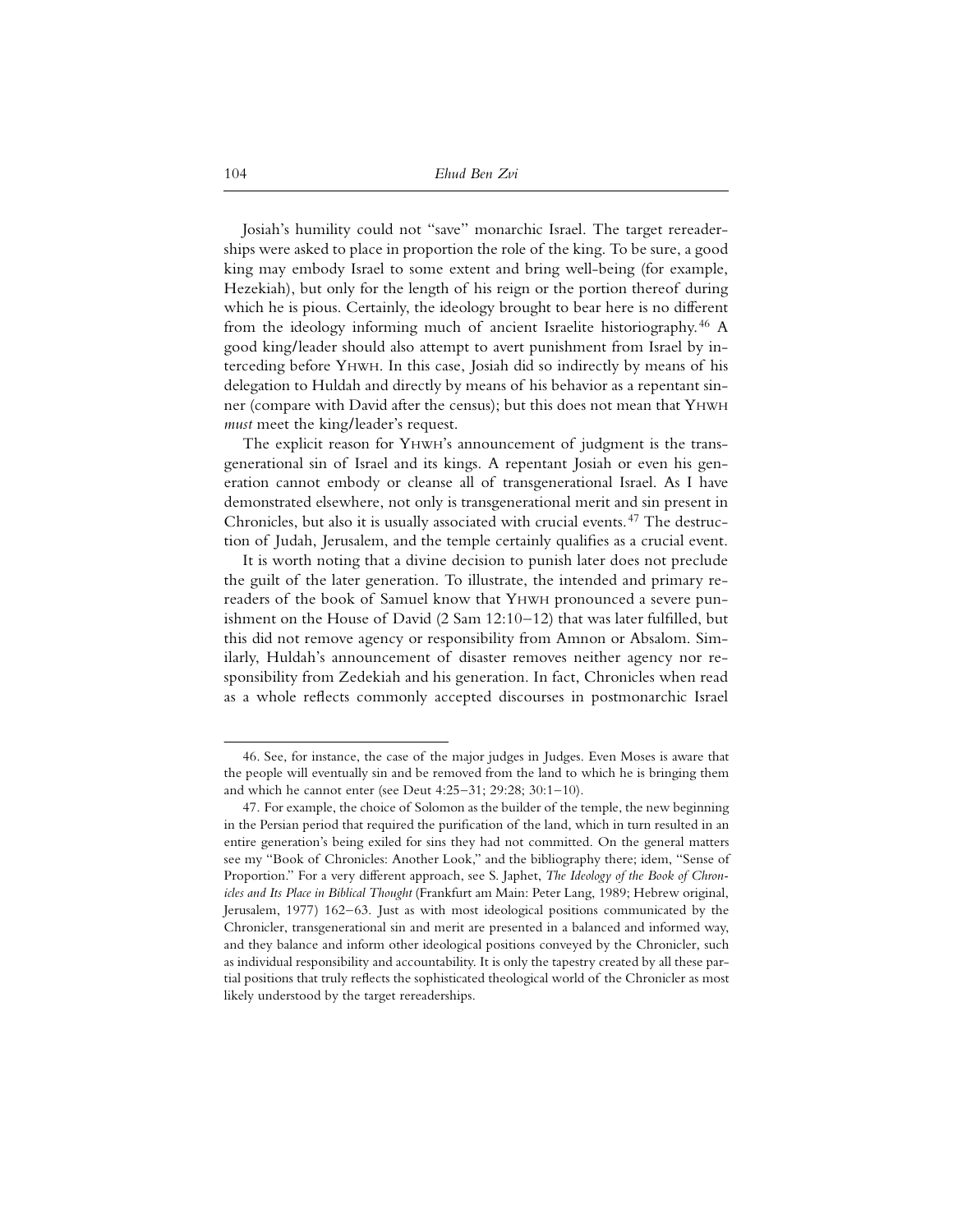with regard to both divine plans that must be fulfilled and individual agency and responsibility.48

In this regard, one wonders about the differences between Kings and Chronicles. In Kings, the divine announcement of unavoidable disaster appears first, though in a low-key manner, during the reign of Hezekiah (2 Kgs 20:16– 19), then during Manasseh's reign with significant development (21:10–14; 24:3–4), and later in Josiah's days in the finding of the book and Huldah's prophecy (22:8–20). In Kings, Yhwh's decision is grounded mainly in the deeds of a single king, Manasseh, and Josiah's piety only postpones the dreadful punishment. The logic of the system according to which the deeds of a single king (and probably his generation), no matter how negatively portrayed, could determine Yhwh's decision to bring monarchic Israel to an end is qualified within the same book (see 2 Kgs 21:15; cf. 17:7–23; 21:8). However, in Chronicles the system itself is substantially altered. The reference to Hezekiah is left in (2 Chr 32:25–26, 31) but is opaque. The references to Manasseh's sin as the determinative cause of Yhwh's anger are removed; thus, the main announcement of destruction occurs during Josiah's days, just when monarchic Judah is at one of its peaks. As the Chronicler does this, the grounds for Yhwh's decision are clearly associated with the general disobedience of past generations and their kings rather than with Manasseh's generation or Manasseh alone, who in any case repents in Chronicles. Most significantly, choosing Josiah's days for the setting of this didactic (hi)story communicates to its target rereaderships the ideological messages about hope, Torah-centeredness, the importance of the temple and its maintenance and cult. Moreover, it is precisely during times of righteousness, after positive cultic reforms, that Yhwh decides to test people, particularly leaders (for example, Zerah's invasion during Asa's days, the Moabite-Ammonite invasion during Jehoshaphat's time, and Sennacherib's invasion during Hezekiah's reign).<sup>49</sup> What better test than informing Josiah of a future invasion that cannot be prevented and that

<sup>48.</sup> If this were not the case, their "ideological systems" would have collapsed, because either (a) none of the statements of Yhwh concerning the future (whether communicating hope or pointed at judgment) would have held any water; because Yhwh would have had to update them according to the future actions of individuals due to sole human agency and the implied lack of divine foreknowledge; or (b) no matter what a person did, his/her future would be the same, because it was already decided by Yhwh. Both extremes represent impossible alternatives in their discourses in general and in Chronicles in particular. The kind of balance shown in Samuel and Chronicles (to mention two examples) was the "systemically" acceptable choice.

<sup>49.</sup> See my "When Yhwh Tests People."